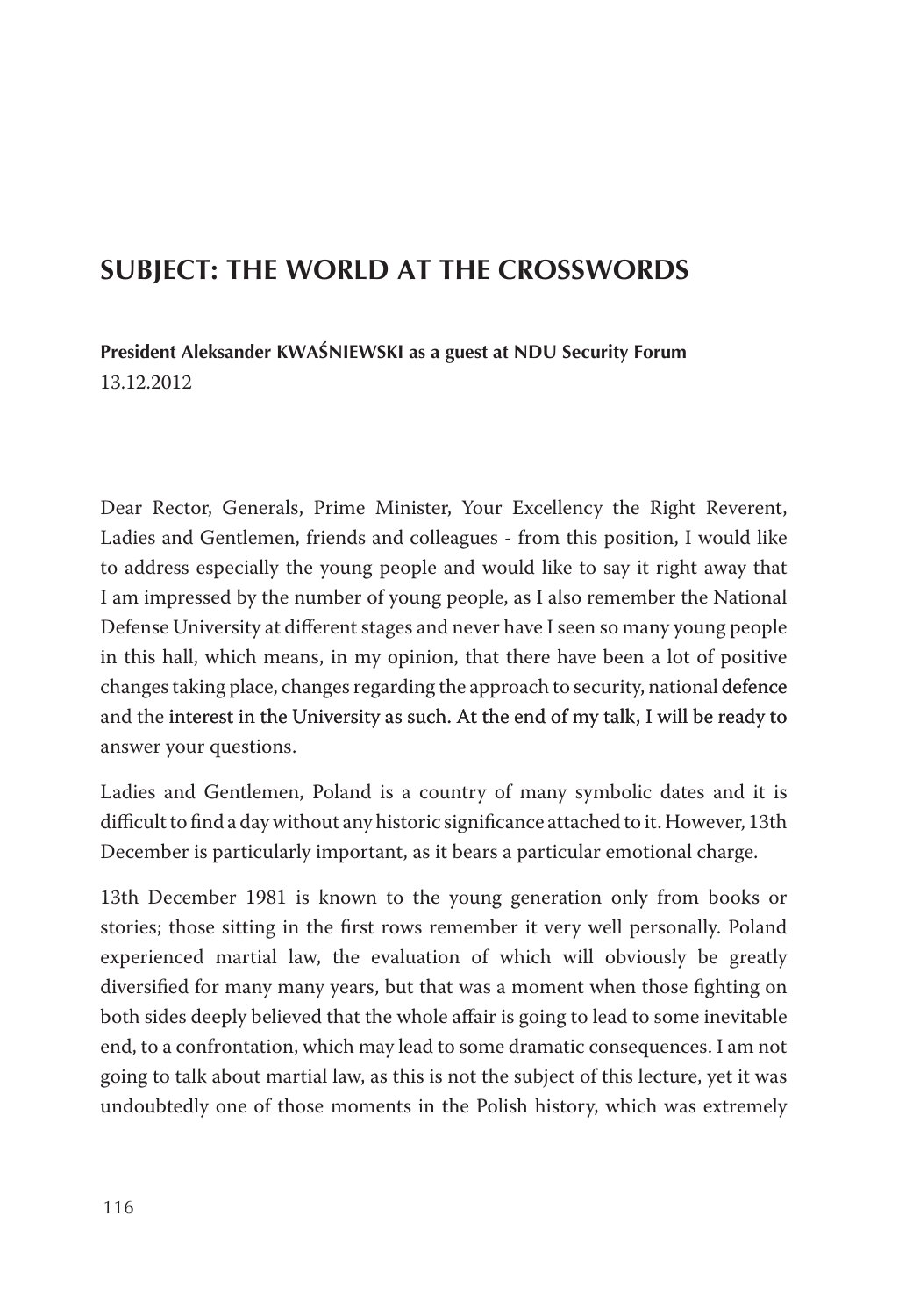important, the moment which leads to consequences that are also negative and those that are far-reaching and that change the mind and life of many Poles.

I have no intention of evaluating the event and categorizing it in terms of blackand-white values, yet I believe that on 13th December it is important to pay tribute especially to those who fell victim to martial law; however, it is also important to understand their intentions, understand their patriotic intentions that drove those who believed that the Polish confrontation may bring about many more casualties than what happened, and took a decision about martial law. These were not egoistic decisions, these were not decisions connected with a realization of a political concept of one person or another, this came from a deep fear about what can happen in Poland if the spiral of tension is not broken.

We have a happier date associated with 13th December, I mean the year 2002. 10 years ago, to be precise, on the night of 12th December, as on an anniversary of the martial law, negotiations in Copenhagen ended, the conclusive, finalizing decision concerning the accession of new countries, including Poland, to the European Union. There is a very beautiful symbolism in that after the night of the martial law, we could experience the eve of the European Union - at the very same moment, only 21 years later. This is an event the positive consequence of which we experience and especially, as I hope, their benefits can be experienced by the young people gathered here. Poland obtained a unique development opportunity in the form of our presence in the EU. I think we are using this opportunity quite well. There is still a lot to be done, a lot ahead of us, yet I am confident that our anchoring to the EU, our future in the EU, will be a great asset for generations of Poles to come.

Ladies and Gentlemen, Rector Pacek suggested that we should speak today from a wider perspective, and not only about security itself. As a matter of fact, there are in this hall outstanding specialists on security issues and I wouldn't like to take their role in any way, yet I would like to share my reflections on many aspects of what is going on in the modern world so that we could try and define what directly concerns your interest here, namely problems of security in the context of the changing environment. Hence the title of this lecture has emerged "The world at a crossroads".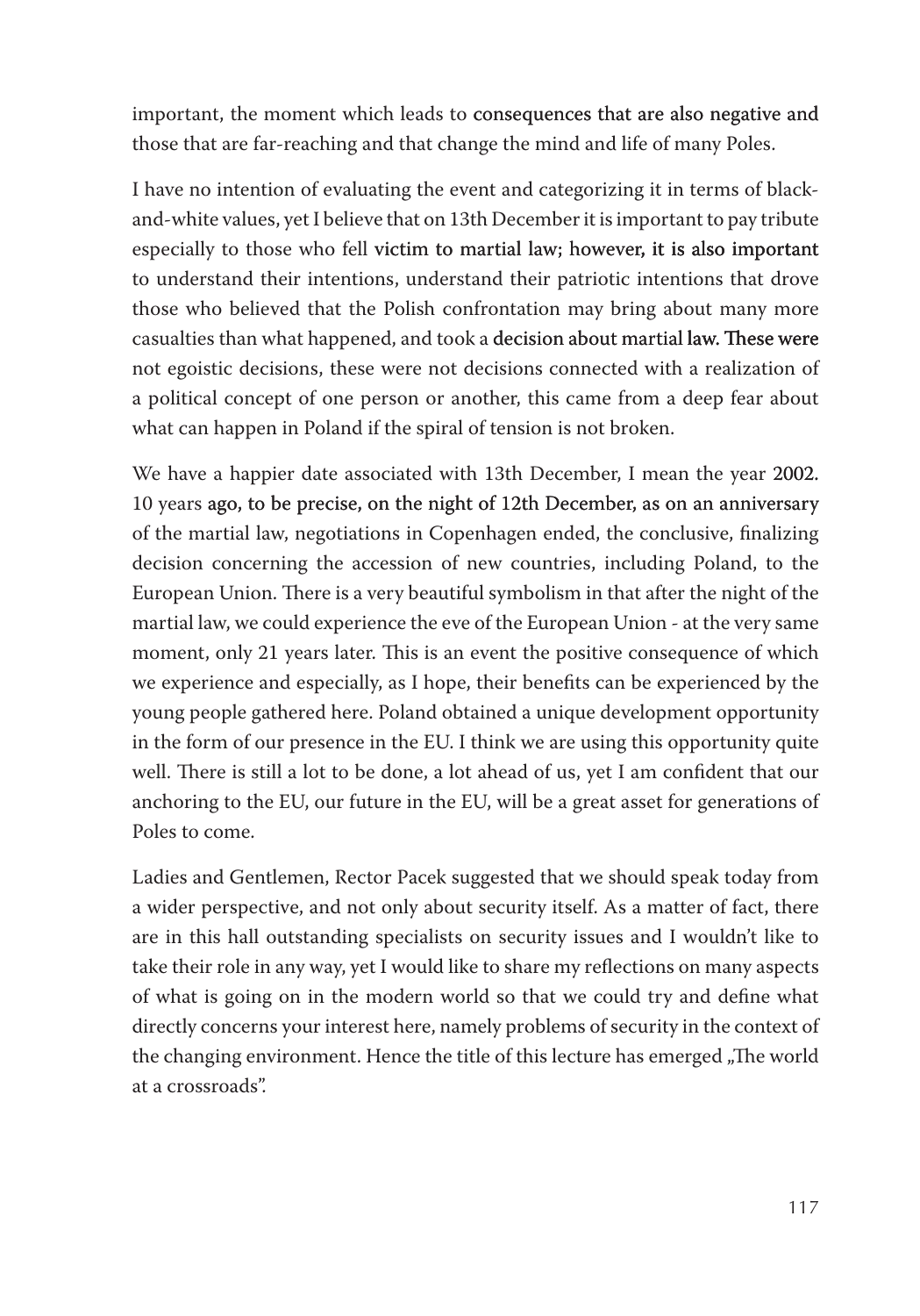When I was wondering how to begin this lecture, I realized something pretty trivial: namely, if we were taking into consideration different époques of the history of our civilization, we could always say that the world has always been at a crossroads. It may come from the mere fact that the globe is round and in its rotation, so to speak, we always find ourselves in this rotary movement. Even the mentioned year 1980 or 1981 was also a world, at least in the Polish dimension, at a crossroads. Yet if we come to think about the specificity of this crossroads we have found ourselves now in, namely of the first decades of the 21st century, we could state that this time might differ from the others, which were also very complex, vague, unclear, connected with a multitude of new challenges. Yet now, in the period we are going through, we are experiencing a lot more changes taking place simultaneously, and what might be even more important, the speed of these changes is incomparable to anything that happened in the past.

Changes that used to take 10 years, today take a year. What used to take one generation, today takes place in a fraction of the lifespan of one generation. We can undoubtedly say that in this respect the period we are living in is very peculiar since the number of changes, their depth and pace is extraordinary. This, on the one hand, is extremely inspirational, we could even say fascinating, and this Chinese proverb is very relevant here, saying "May you live in interesting times", as we are indeed living in interesting times. On the other hand, it imposes on us, who consciously deal with politics, economy, who try to forecast anything, an obligation to analyse what is happening around us very precisely, since if we find the right recipes, we will surely make a success. If we don't find the recipes, we can end up in a lot of trouble.

If we were to pinpoint the main factors of change, I would distinguish four main groups of those changes, or causes of the changes we are observing, experiencing, and which we found ourselves in.

The first one appears to be, in my opinion, the factor which is absolutely the most important among the ones I am going to outline - technological progress. What we have here is a technical revolution that we already experienced in the past, as in 19th century it was related to the invention of the steam engine, in 20th century with aviation, space travel, with conquering and discovering space, nuclear energy. Yet none of these was ever introduced into our lives as dynamically and abruptly and none of them ever, in my opinion, influenced us as directly as the technical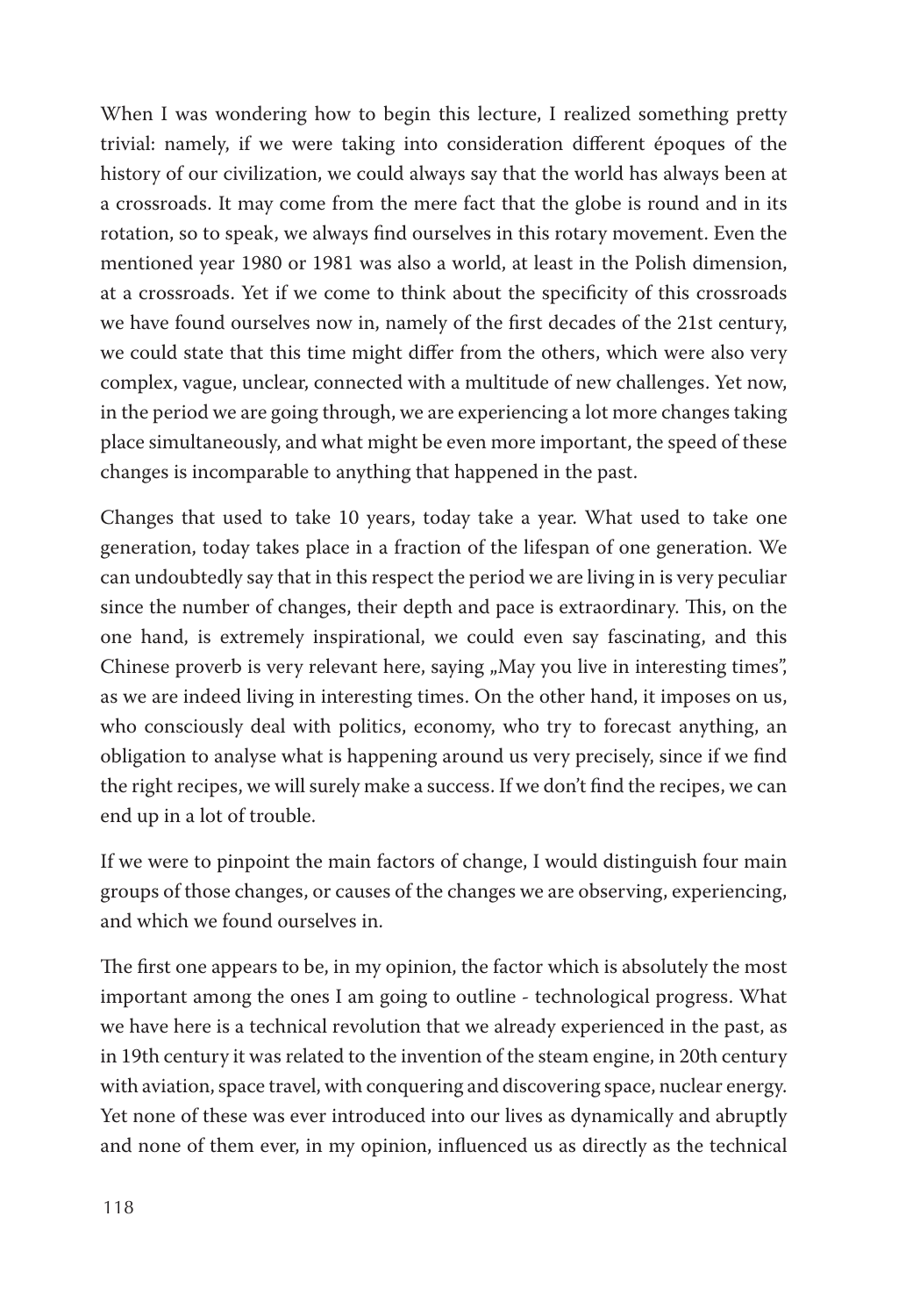revolution we are experiencing now, a revolution which is most of all connected with information technology and communication, the Internet, which means access to information, with the possibility of transferring information in real-time and human communication, also the physical one.

This is a vast subject to discuss and it would be best tackled separately however as I am going to talk about a lot of issues. In order to prove that this technological revolution is so important, let me quote just some data, not to bore you too much with an excess of information.

In the whole world, there are 7 billion people at the moment. When the Internet started to spread in the mid nineties, it was used by 16 million consumers. In the year 2011, there were over 2 billion of them. According to recent forecasts, within the period of 8 years, in 2020, there will be 5 billion users. What does that mean? That means that apart from children, who are still unaware, and apart from people permanently excluded, due to their age or poverty or access to those means, all people will be involved in the Internet system, all of us will be, so to speak, online. These are not only geometrical changes, these are snowball changes.

If we count today the instruments enabling us to get connected to the information system, such as the computer, the cell phone, the TV, as all those elements involved in the system, those devices today constitute, and I am referring to the data from the year 2011, about 5 billion in total. In the year 2020 - this is in the very near perspective, I mean only 8 or 7 years, there will probably be 20 billion, and maybe even more. Therefore, it is not only that everybody is going to be involved in this system; each of us will possess a multitude of such means, the above mentioned instruments. I can already see that many of my friends have not one but two or more cell phones. This will probably soon be integrated into one system, but we all know it too well that these things that used to be called gadgets, that the amount of them that surrounds us is simply huge.

The piece of information I am going to present in a moment is probably going to be a bit more attractive. I have already talked about the information revolution. Supposedly, we assumed that all information produced over the whole history of our civilization, I mean since the time of Adam and Eve, to speak symbolically, until the year 2003 constitutes 100 percent of information. Today, this amount is produced in 48 hours. Therefore, in two days we receive as much information as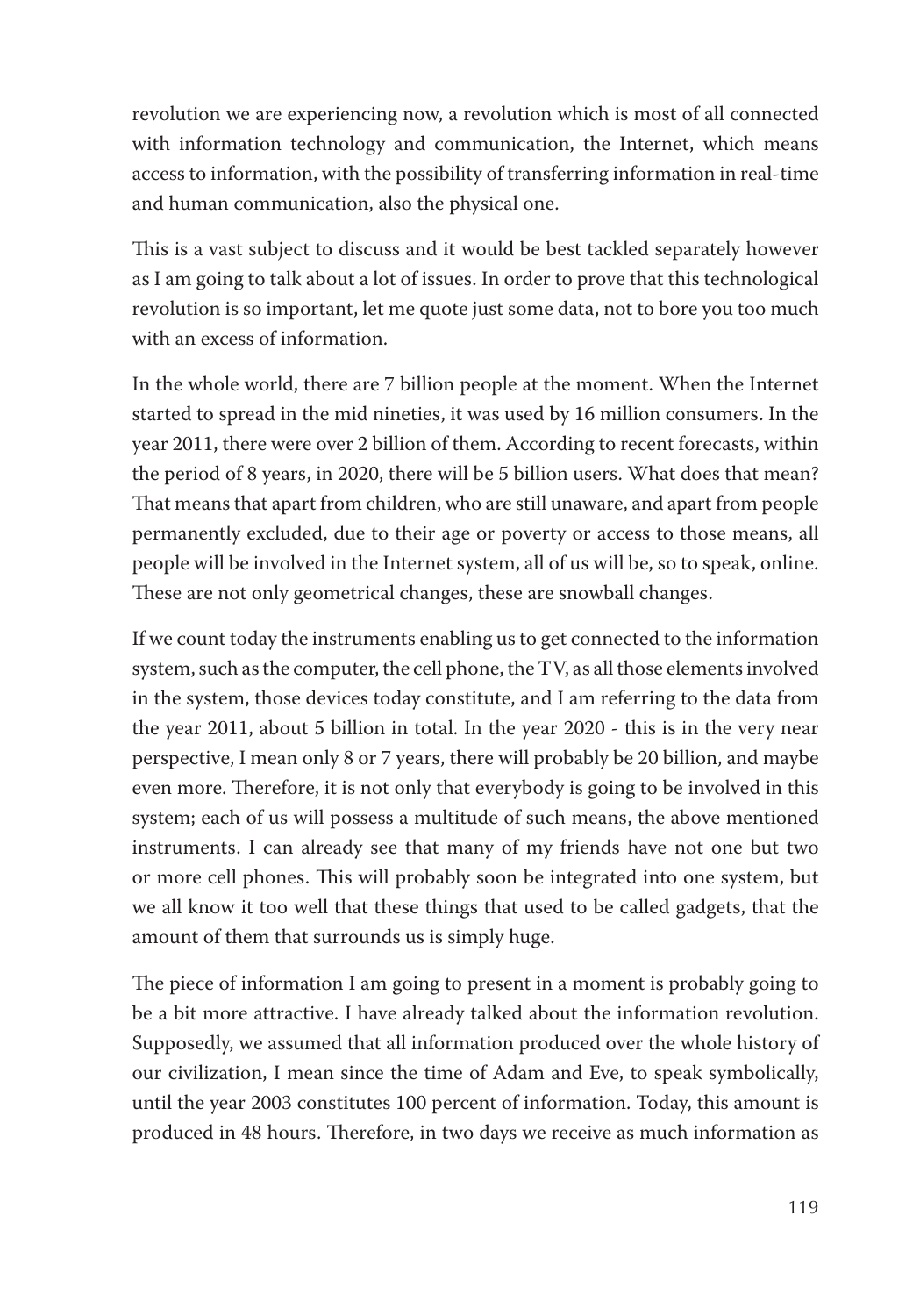we used to get over centuries, for thousands of years. To make it more interesting, according to reliable forecasts, in 2020 this amount of information, the 100 percent will be produced in an hour. For each of us, who has access to the Internet, it poses an important question: how to deal with this amount of information, how to verify it, how not to go nuts, to put it bluntly?

Recent data I would like to quote here to support my thesis about this incredible information and technological change which is taking place now, is the dynamism of using such tools as, for example, Facebook.

Facebook started in 2009 with 140 million users, and only in 2011 there were already 4 billion. So, within only 2 years this number has increased 28 times.

Twitter is another well-known example. Now I hear that not only Prime Minister Tusk uses Twitter, who recently tweeted from the Nobel Prize award ceremony, but to my positive surprise I read, that even Benedict XVI deals with twitter, that the inauguration of his activity took place there. Neither of them, I mean Tusk nor Benedict XVI, is included in these statistics, yet it is still interesting. In the year 2009, there were 20 million Tweeter members, in the year 2011 there are already 200 million. In 2012, there are not only 200 million, but there is also the Pope and the Prime Minister. That's not bad, is it?

An even more interesting story is connected with something, which has already revolutionized our channels of communication. These are emails. Traditional post is becoming obsolete. In 2006 the number of sent per day amounted to 50 billion, in the year 2010 - 300 billion, so over a few years the changes have grown six times, five times, ten times and so on.

SMS is a form devised quite recently, that is in the year 1997, when for the first time telecommunication operators came up with a formula for communicating information using short messages, in order to, in the first place, inform about technical aspects regarding the network itself. Today, SMS is actually the main form of communication between users, thus killing the art of writing letters, killing the idea of postcards, killing the beautiful love letters written so willingly by men or women. Honestly, I can't imagine a beautiful love SMS that we could compare to the greatest achievements of this art from the past.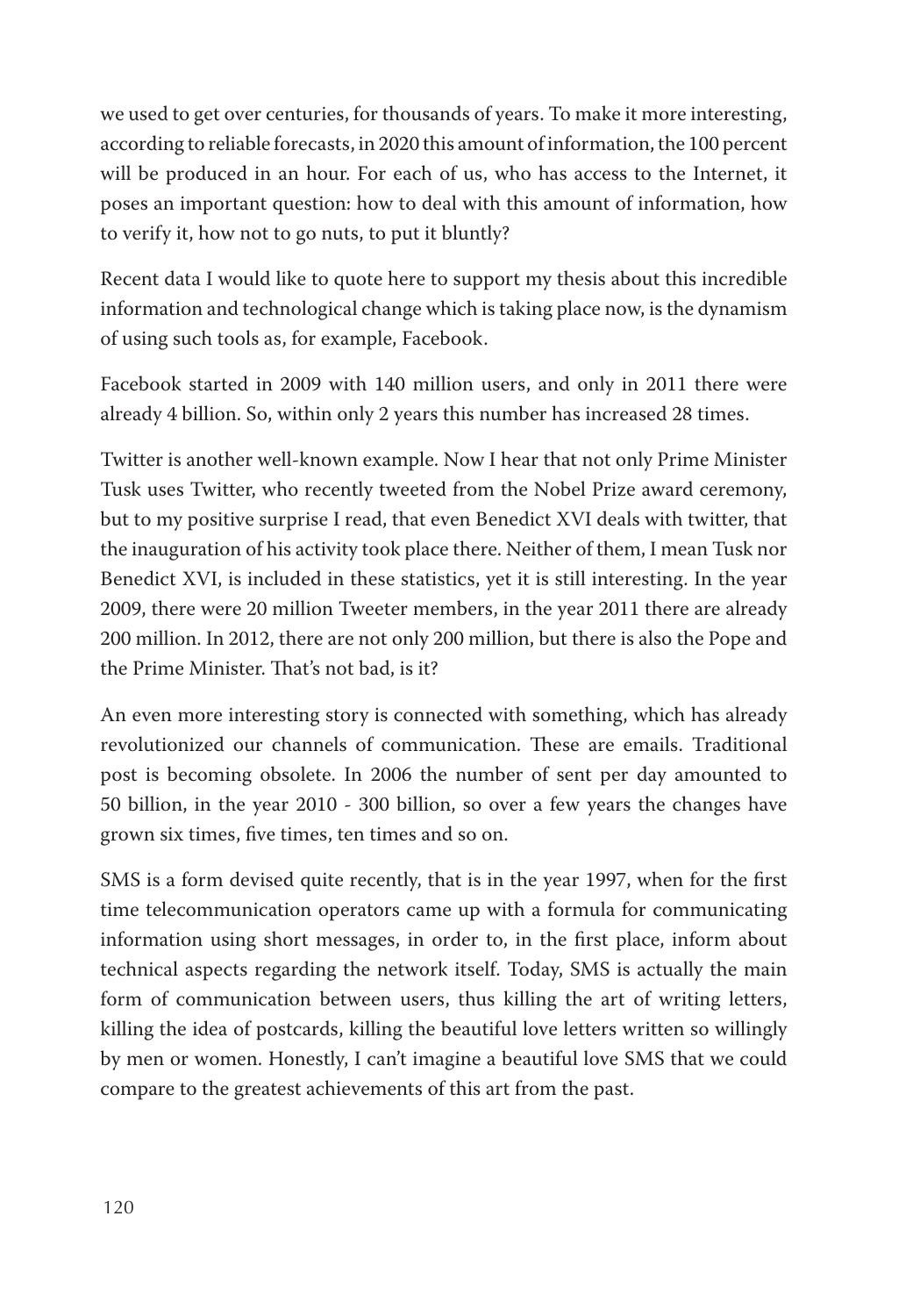The world is working faster, so to conclude this thread of technological changes we must say: yes, they are characterized by incredible dynamism, they are commonplace, they change our lives thoroughly and irreversibly.

If I was to conclude this part, I'd say, nothing is going to be the way it used to be. This means activities in practically all dimensions, irrespective of whether it concerns the politicians, businessmen, generals or soldiers, or if it simply concerns regular consumers, common citizens. This world has already changed and it will only progress with these changes faster and faster. Not all the changes we might like, not all of them appeal to me personally. I think that this whole access to information today causes a lot of tumult, it leads to newspapers losing their importance, and they used to once be a kind of guidebook in the world of politics. The fall of newspapers, in a way the fall of the whole Gutenberg's world, who invented printing and made the first printing house, is inevitable. There is only one question - when are we going to touch the last newspaper or when will they become only collectibles. Unfortunately, consequences such as the fact that instead of the newspaper, which nevertheless is a commentator, and at the same time a place for explaining the events, we are going to have a lot of information, which will often cause disorder, tumult and will not provide this indispensable explanation of events, which the newspaper used to provide.

I do not want to elaborate on that anymore, the first and foremost cause of the changes, if we are to formulate any forecasts, is demography. Demography is much more static than technologies. In short, a child has to be born in about 9 months. New ideas, on the other hand, can be born within a couple of seconds or minutes, if anyone comes up with such a great idea. Yet demography has also its own dynamics. It is already settled, at least for the following couple of decades, as not much can change here, even if countries are implementing active pro-family policies, if due to security, social well-being they develop pro-family activities.

We already know that the number of people is going to grow faster, which comes from a better healthcare system, a greater number of births, lower number of deaths, a longer life expectancy in some regions. We are going to have the two most populated countries in the world - India and China, which are going to have a population of 1.5 billion - we are talking here about forecasts concerning the year 2050. Most probably, India is going to become a more populated country than China, as China will have to pay the price for its long-standing policy - one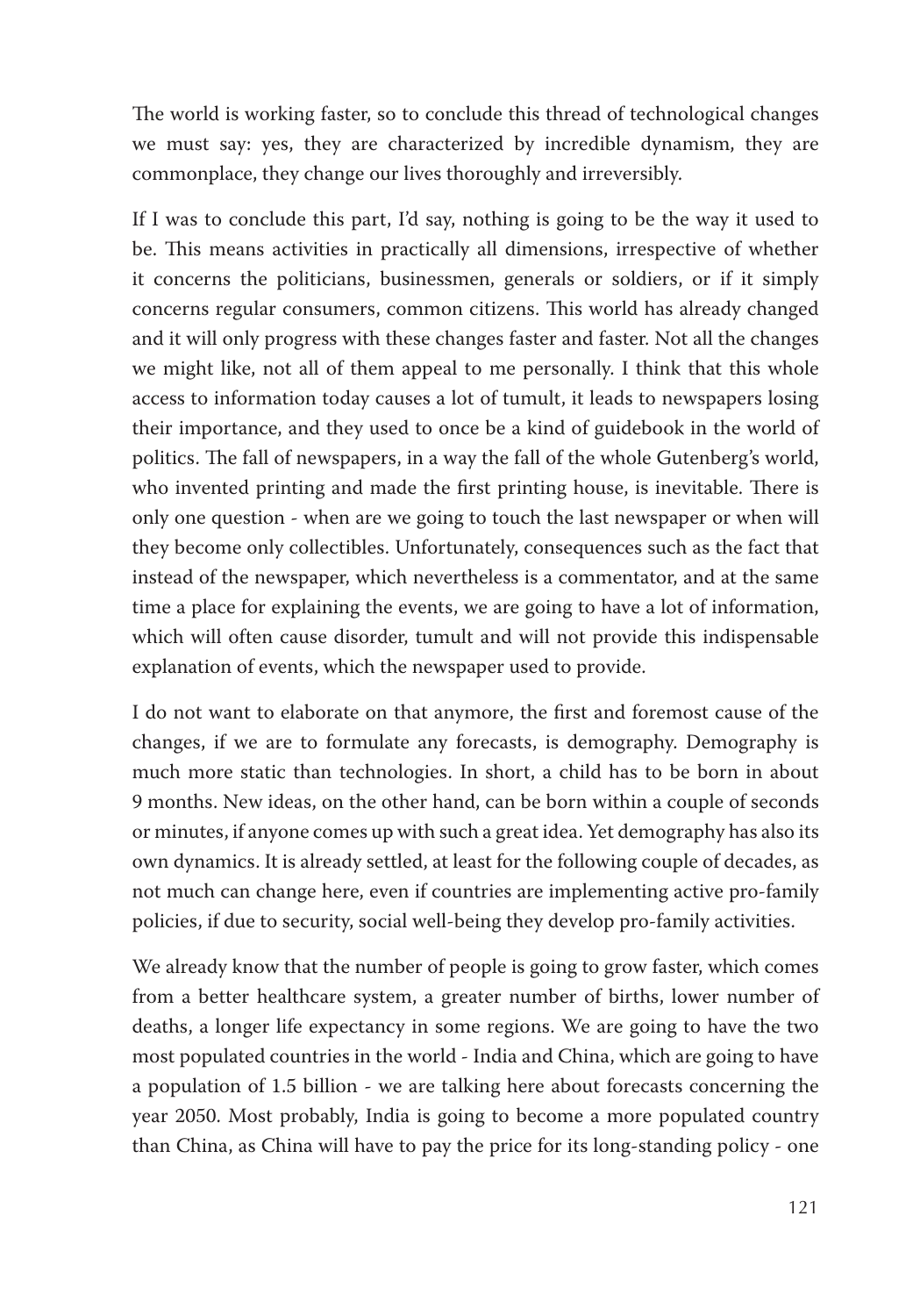family, one child. We are going to have the third mostly populated country, it will probably be Indonesia. We are going to have an increasing population in Africa, in Brazil. From among the well-developed countries, those best-developed, we are probably going to have a positive population dynamism in the USA, caused by both a relatively high birth rate, but most of all due to significant migration from Latin America, which leads to Americans having a population of over 300 million people and in the year 2050 they could have a country with a population of 350 million.

Against this background there is Europe, including Poland, with a serious problem as the birth-rate in this region is very small. That means that the population in most European countries is going to decrease, including Poland. Forecasts for Poland, which today has about 38 million people, are 32-33 million within the coming decades. Obviously, the factor which can change this state of affairs might be migration, but I will return to that soon. So, demography will cause our number to increase, that we will have, on the one hand, very young countries with a great number of citizens below 20 years of age and we will have ageing, highly developed countries - mainly European. And there are going to take place two phenomena worth elaborating upon.

First is the fact that in this proportion, in the world's population structure, there will be a significant number of people in, and importance of, the Islamic world. The world of Islam, the Muslim world is already extremely numerous. It is additionally going to increase with all its social, political consequences. I am not a supporter of a theory propounding a clash of civilizations, which various intellectuals have been writing about, yet undoubtedly we have to take for granted this factor of growth in the importance of the Islamic world, thus the more any forms of dialogue with the Islamic world, including the world of Islam in various common international enterprises, is important.

The second factor stemming from demography is migration. The upcoming decades are going to be a period of huge migrations. A migration resulting from a lack of social balance in some regions, but also a migration which will be inevitable, especially for Europe. To put it bluntly - Europe is not going to survive, if it does not bet on the multicultural policy, an idea which is being discussed too much in Germany now. This concept of multi-culture, criticized by some, is, whether we like it or not, inevitable. Today we can see it very well in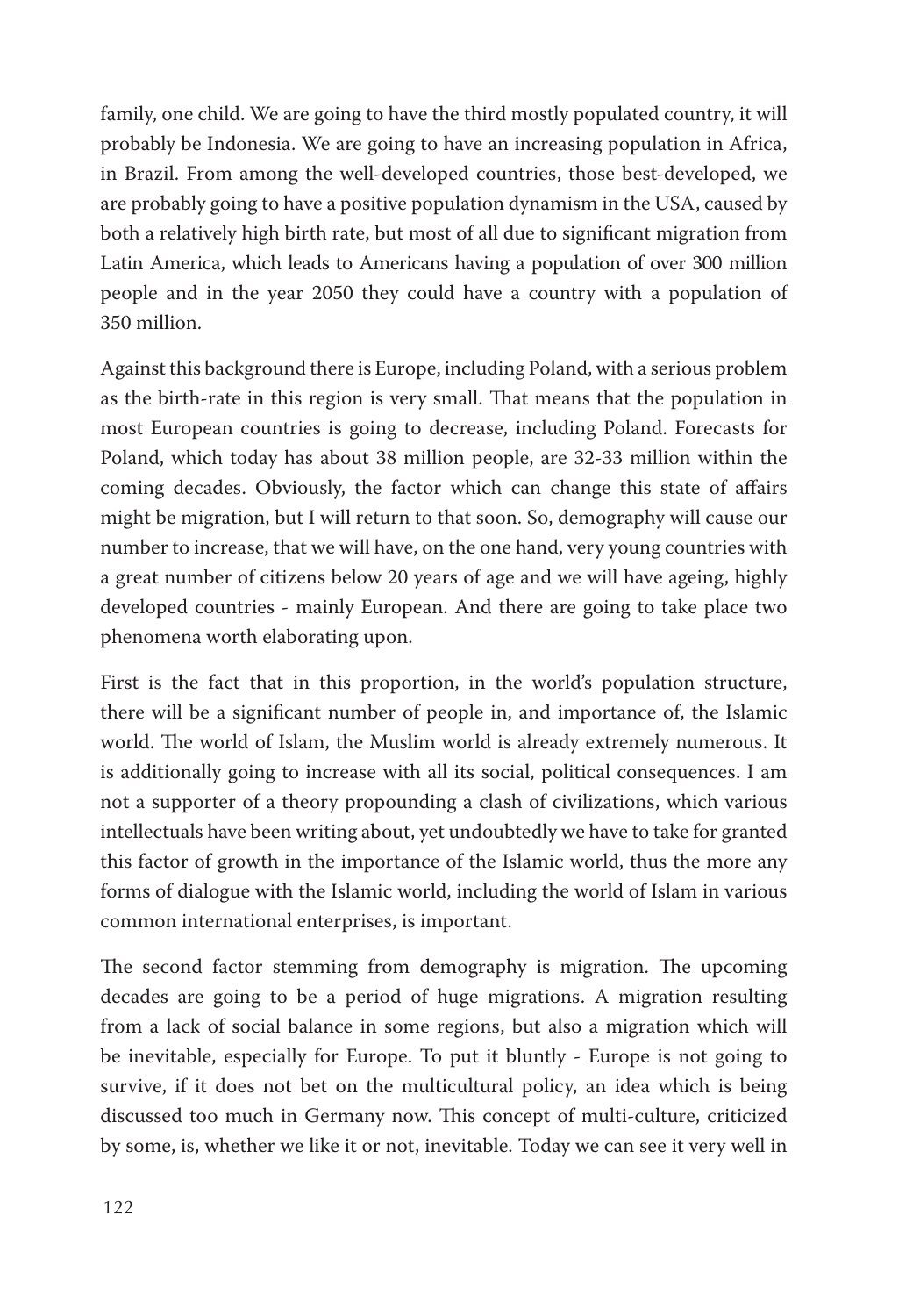the example of Finland opening its borders to immigrants as it does not have the possibilities of development with its low number of births and with the extending life expectancy (remember that today in Scandinavia the average life expectancy for women is over 90 years and men around 88 - 89 years). If such a great part of society cannot be professionally active due to obvious reasons, the more the labour market will need an inflow of people from abroad. Migration, similarly to the growth in strength and importance of the Islamic world, is going to be this kind of a factor coming from demographic phenomena.

Poland must be ready for that as this will also be a necessity in our country. For us this is a difficult subject as Poland after WWII from a very multicultural society before the war, with a great number of minority groups (Jewish, Ukrainian, Byelorussian, Lithuanian, German) has become a very homogenous country after WWII. This came as a result of moving borders, Yalta, Potsdam Conference and the Holocaust, which means the killing by the Nazis of 3 million Polish citizens of Jewish origins. As a result, Poland as a homogeneous country is not really sensitive to the migration problem. However, this problem will be, maybe not necessarily a problem, but as a phenomenon it will intensify and I believe that in the governments' policy, but the public debate as well, we must be more and more open, we have to think about how we can assimilate, adapt and create conditions for hundreds of thousands of people, mainly from the East (which is also good news for us), from Belarus, Ukraine, who are ready to work in Poland, settle in Poland and in the upcoming twenty or thirty years also become Polish citizens. So the conclusion to the part about demography is that we have to take into account the growth in the population's number in general, an increase in the world of Islam's strength, migration as a common phenomenon and a multicultural Europe as an irreversible trend in Europe's growth - for the time being in the Western, yet in the future, in my opinion, in the whole Europe.

The third factor worth discussing here and which is an important element of this change, of this world at a crossroads, is obviously the economy. I would not like to speak of economy too much as we are at such a difficult moment that we would have to devote many hours to discussing this matter thoroughly.

Beyond any doubt, the market economy, capitalistic economy, is today an economy, which is not threatened by any other economic problem, since with all its weaknesses, predilections for cyclic crises, no other system has ever displayed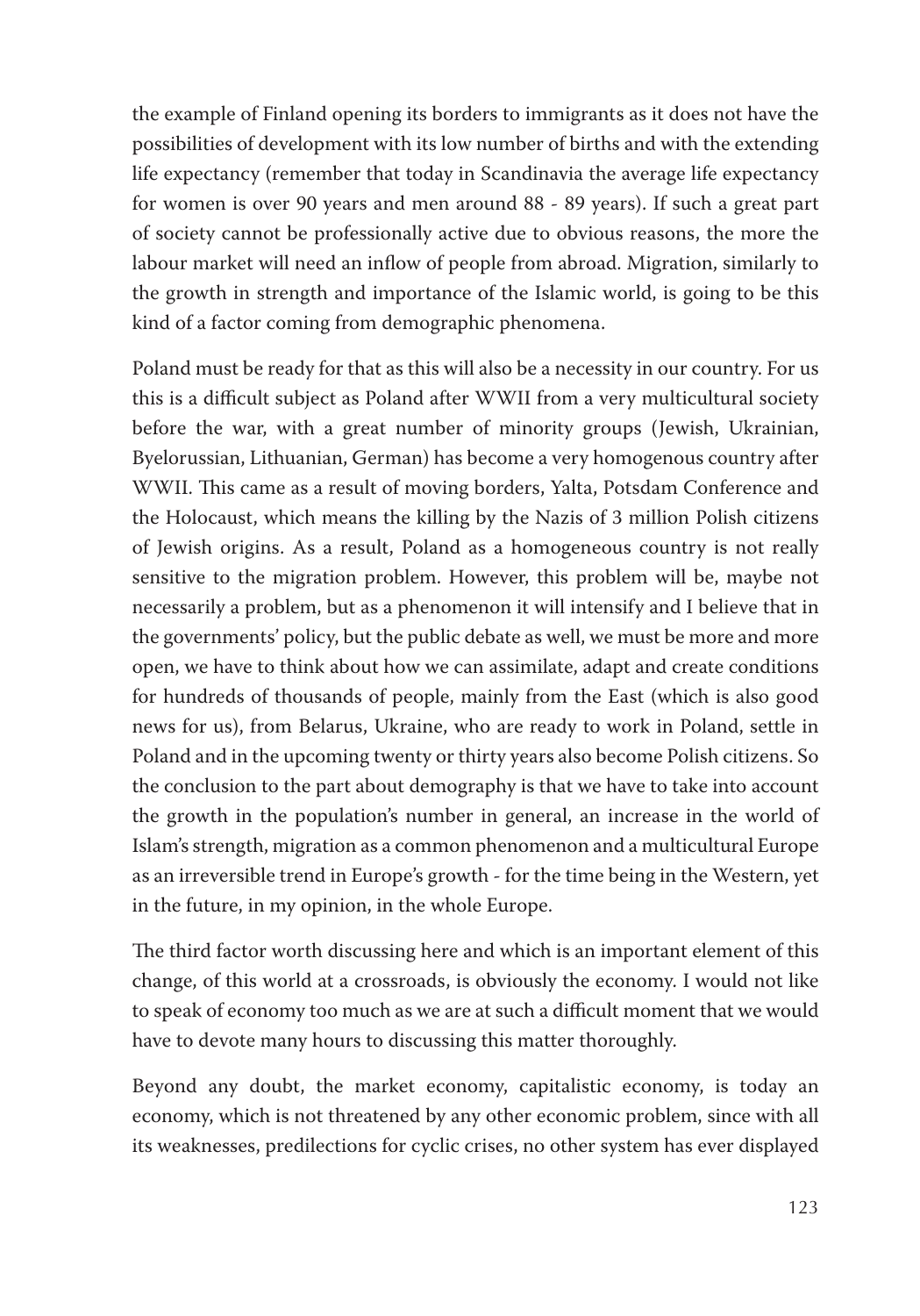a greater effectiveness, has stood competition against other economies. No centralized, nationalized system, no system based on any other assumptions has ever made it. All experiments, and there have been many of those in the world's history, all come down to one: the market, free market, enterprise, are all natural human features, and all attempts to limit those bring about negative effects.

Having said that, it is also important to note that we are going through the deepest crisis since the 30s, when it comes to a highly developed economy, capitalistic economy. On the one hand, we can say that there is nothing peculiar about it, as the cyclical character of the capitalistic economy is its natural feature. In the economic situation, crises are a part of this system. We can even say that the theory of cyclical crises was already described in the Bible. What else is said through the seven years of plenty and seven thin years if not the first record of economic cycles? So we are going through yet another such economic cycle, yet it has its significant consequences.

The first consequence worth mentioning is that this economic model is strongly based on the idea of free market economy, as it has often been called - turbo capitalism, a model which has been valid for the last 20 or 30 years, which has been pretty successful, as when I am talking about this extraordinary technical revolution that took place, it happened because, among other factors, those young people in the Silicon Valley in the USA had easy access to credit, had easy access to money. If they hadn't had this easy access to credit, if they hadn't received these means, such giants as Apple or Microsoft would have probably still emerged but they would not have had such development dynamism. However, it is beyond any doubt, that this model of turbo capitalism with relatively easy access to capital, with various derivatives on capital markets, including banks, which in the pursuit of increasing their profits, also took great risks, that this stage has been exhausted. I'm not thinking of it as of a negative one but I believe that it played its role at the time when it was used. If this model has run out, the only question that remains is how we could replace it. A natural reaction to this very free market economy idea, which has run out, is a return to various forms of national interventionism, greater control, greater regulations, and this is taking place today. You must have heard today on the radio that at a meeting in Brussels, common bank monitoring in Europe has been accepted, in the Eurozone, which is obviously a typical regulatory, interventionist element, interventionist but it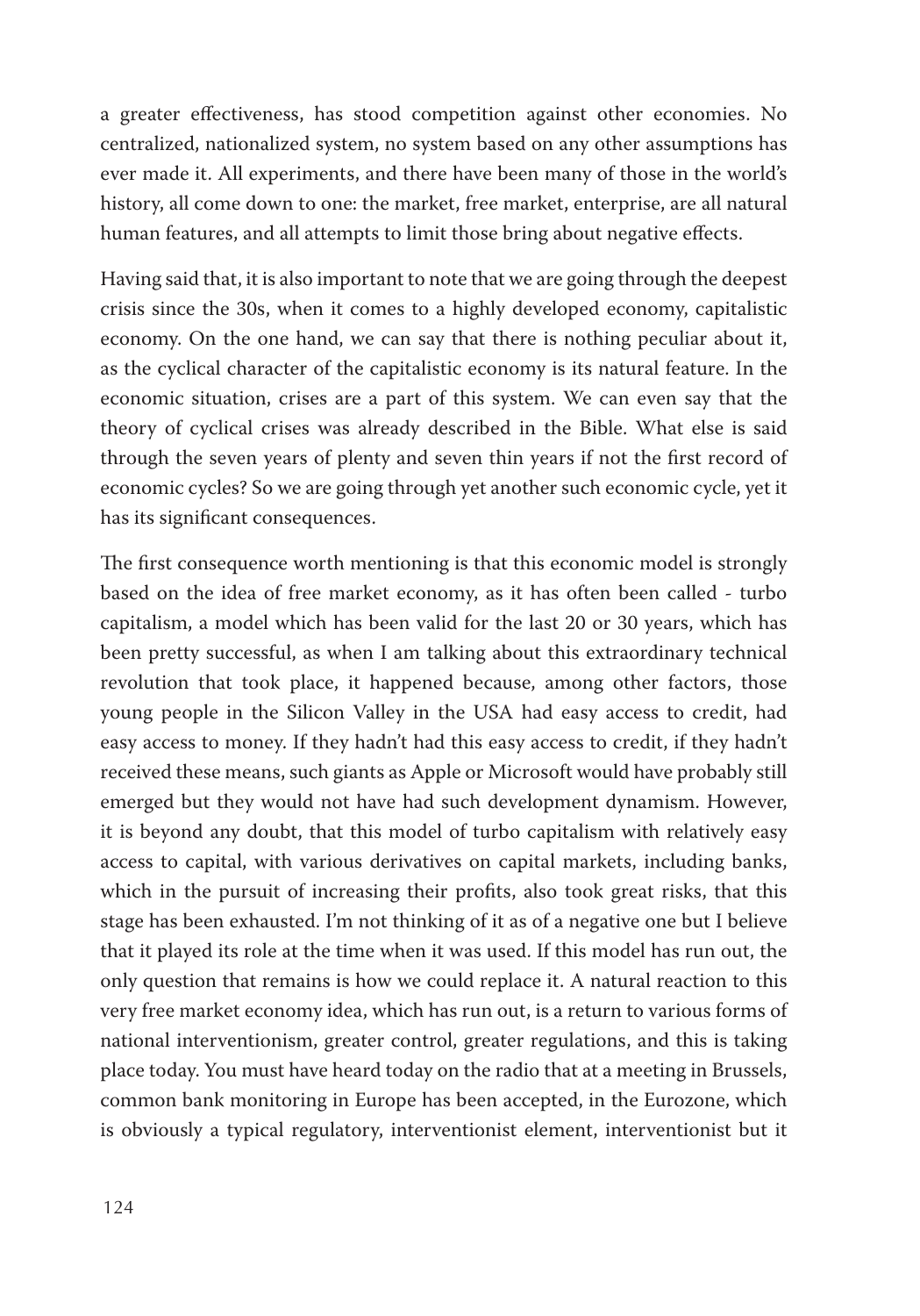is necessary following the idea that if the former method, a very open, very free market has been depleted, we will have to search for more interventionist ways. I think that for the following decade we will be experiencing a return to various forms, which we in a simplified form call Keynesianism, which is a concept of a greater share, greater responsibility of the country and policies in economic processes. And with a great deal of probability I state that after this stage, when the increase in interventionism and regulations takes place, in about 10 to 15 years, we will be coming back again to deregulation, we will be searching for solutions which will transform the processes into more market-oriented ones. Indeed, economy is a little bit like grass, which you must trim from time to time so that we can live and use it.

What in the economy, in the economic situation, can be more serious and problematic, are the social consequences of the crisis, which we are observing now. By this I mean a growing social inequality in many countries, a dramatic increase in unemployment; in Spain it amounts to over 20 percent. What is particularly dangerous is an increase in unemployment among young people who are about to finish their studies. This critical mood influences our psychology in a way that people consume less. If they consume less, we have to produce less, if we produce less, companies go bankrupt, if companies go bankrupt, there is unemployment - this spiral is quite risky. However, when it comes to country matters, the lack of demand or an economic slump means less budget income, less budget income means less investment possibilities. Additionally, there is a strong pressure to balance countries' budgets as debt is a risk for too many countries and economies.

In short, we are living at a moment when the amount of negative social phenomena, dissatisfaction, frustration, is increasing and at the same time the instruments that are at countries' or corporations' disposal are becoming weaker. There is less money. We can, of course, legally regulate various things, however, this does not change the fact that today banks have problems with emitting new credits while countries have problems with financing their needs due to saving policies or insufficient budget incomes. I am saying this in order to emphasize that the risk of this state of affairs, especially in well-developed countries in Europe, is very high. I don't agree, when one tries to compare this crisis to the one from the 1930s. The previous crisis had not only deeper sources but also deeper consequences, and it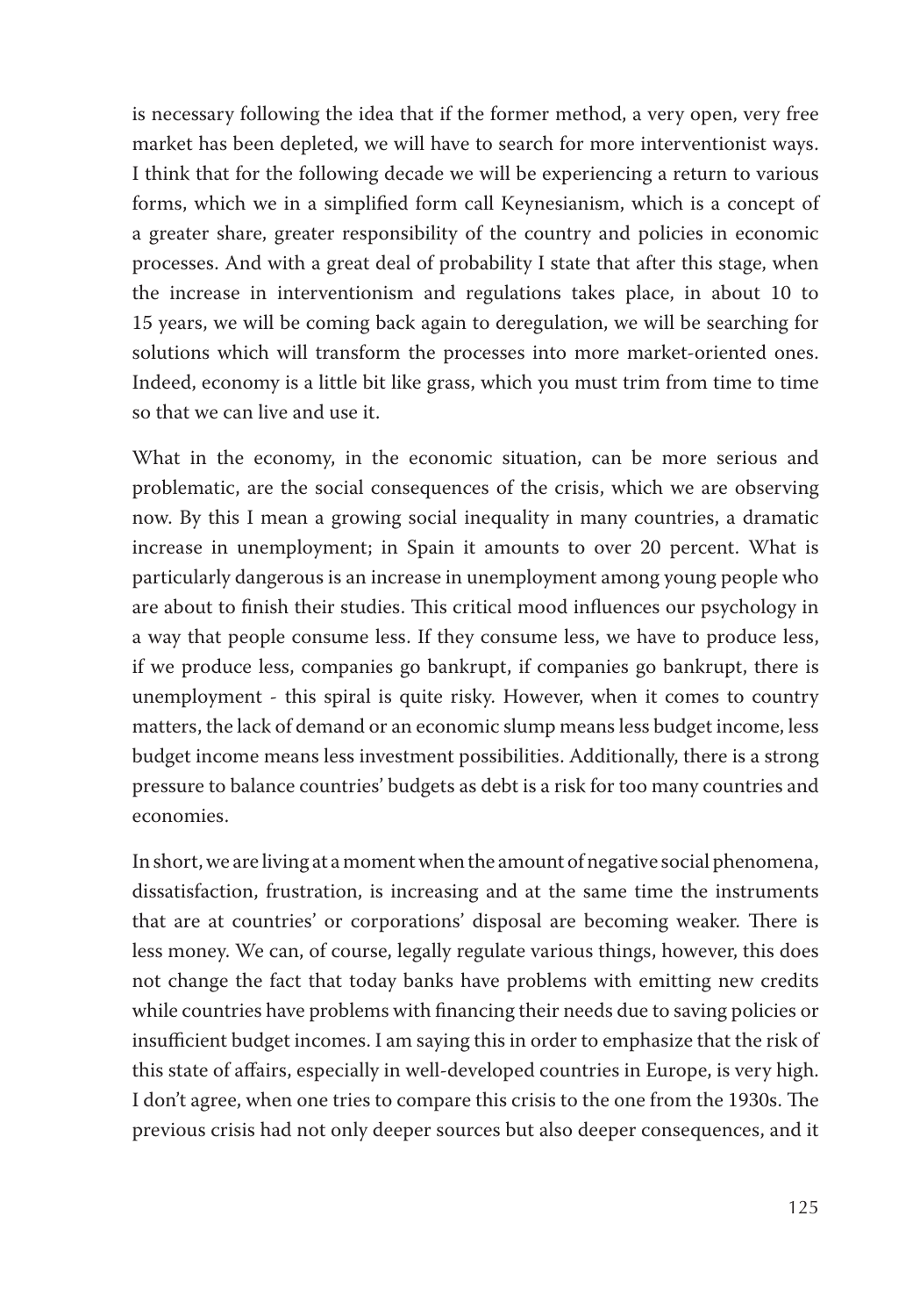was taking place when the world was bound through a confrontation outside the economy and the liberal, market idea. It was bound by confrontation between two big ideologies - fascism in Germany and Italy and communism in the USSR. Today, fortunately, we don't have this ideological confrontation, at least not at this level.

We must remember that crises usually brought about consequences in the form of either a revolution or war, or inflation, sometimes all of them simultaneously. Today we can say that there is an inflation but not at a dramatic level. In my opinion, this inflation is inevitable, when it comes to the world economy, as there has been too much money pumped into it in recent years so it can't just disappear like that. As a matter of fact, this inflation can be observed for example in the USA, yet it is still controllable. Fortunately, we don't have wars, if only for the reason that those big confrontational ideologies don't exist any more. However, as far as revolutions or tensions are concerned, I'm afraid that these might be taking place because crisis is natural fuel for nationalism, group egoism, populism, and therefore all those slogans, people and political groups that by offering simple and primitive recipes, respond to frustration, anxiety or a dramatic situation in many social groups. Therefore, the global economy needs new regulations, without resigning in any respect from this general market idea. However, it is important to counteract the negative consequences which are taking place now. This will be a question for all governments and international structures in the upcoming time, at least in this analysis of changes and threats awaiting the modern world, that's the way I'd conclude my point.

The economy. The old model has been exhausted, the new model is being built now, and the consequences of the present crisis in well-developed countries can be risky if they aren't contained in the first place through economic growth and through a reasonable saving policy which will take account of the rules of social justice, and so won't cause the growing economic differences that exist now.

Let me move on to the last point of these changes, factors of changes, which we are experiencing. This is politics, geo-strategy, this is all what has happened in recent decades. We are, as Poland, a country which began this great change, which is taking place in the world now, as for sure the greatest event on the geostrategic map were the years 1989, 1990, 1991, namely the end of communism to put it simply, the fall of the USSR, the end of the Eastern Bloc, the end of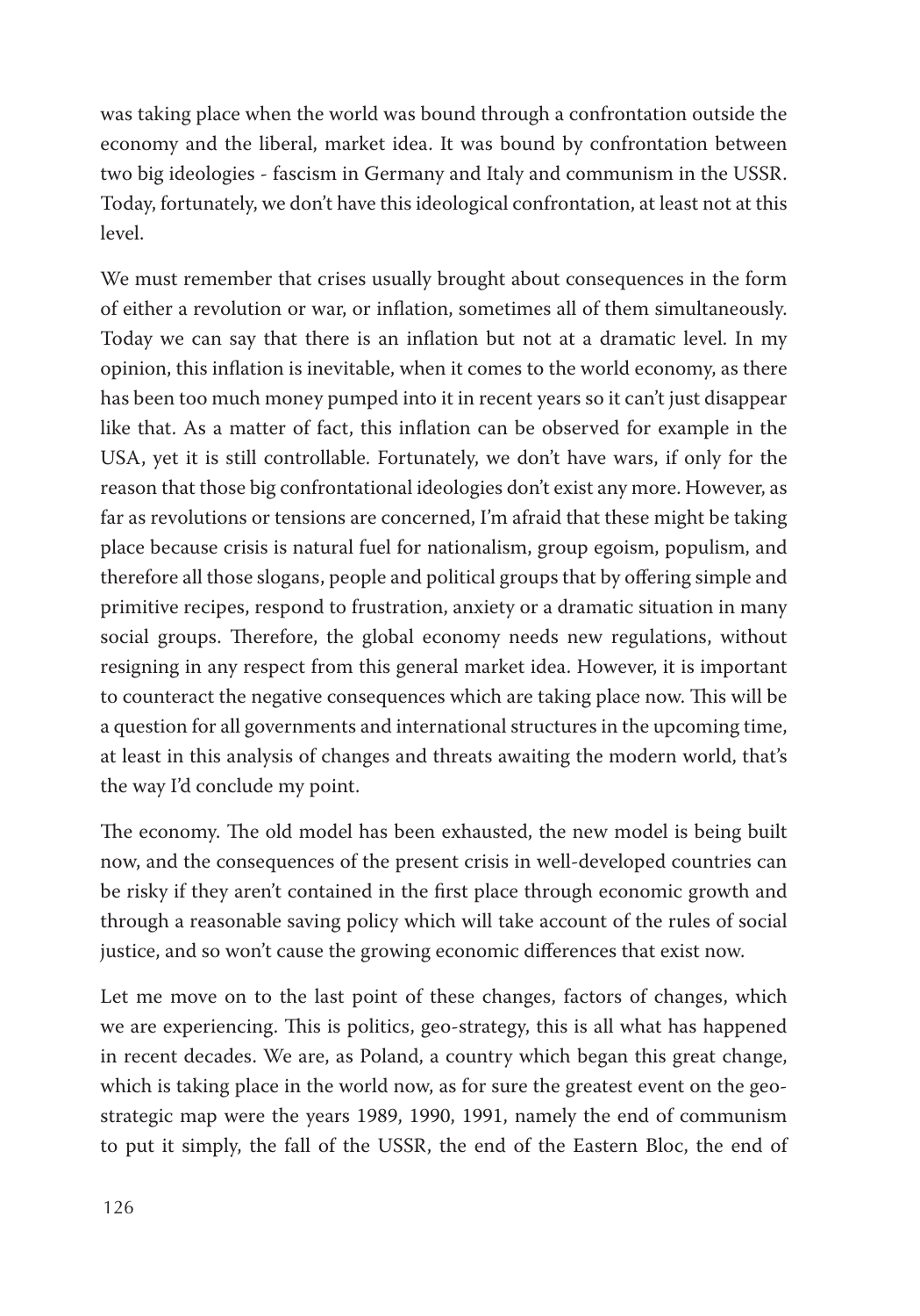the Warsaw Pact etc. All this was the result of liberal opposition movements in Poland and in Central-Eastern Europe. We made a great transformation in Poland through peaceful processes, through the Round Table Agreement and everything that followed. Most countries followed our way so we dealt with peaceful transformations, yet this does not change the fact that this world, which existed from the end of WWII up to 1989, has ceased to exist.

That world and those relations were dominated by two superpowers: the USA and the USSR, which had nuclear weapon, which constantly proved their military potential, which also lead to a very strong ideological confrontation. We've already said that the former world was based on the balance of fear, and this is true. However, this balance of fear brought, as a matter of fact, at least in Europe, a period of peace, yet it wasn't such a flawless and unconditional peace. On the one hand, it was paid with the lack of sovereignty of countries from Eastern Europe, on the other hand, with Russian or Warsaw Pact military interventions, either in Hungary in 1956 or in Czechoslovakia in 1968. We have also dealt with wars which were serious in their character, such as the Korean War in 1950, the Vietnam War in 1960s and 70s, Afghanistan in 1980s. These were also territories of the two systems' political and ideological confrontation. Thus this balance of fear wasn't so unconditional, absolute, and yet ensured peace in a big part of the world. This has ended.

Then we had a shorter period, which Poland and countries of the Central-Eastern Europe benefited from, the unilateral world, the world of the USA's domination. Why am I saying that we benefited? Because in this period between 1989 and, let's say 2005, great decisions were taken. First of all, the decision about extending NATO, incorporating our country into the North Atlantic Treaty, it changed the map of security and provided us with indispensable guarantees of our security. Without this American role at that time, it would have probably been impossible. Likewise, we must say, the Americans in a very straightforward and decisive manner supported the question of extending the EU, which wasn't that obvious at the beginning of the process. The unilateral world is past now and now we are going through a new period, a new stage of development, namely, building a new architecture for the modern world, a multilateral, multipolar world.

What does that mean? This means that to the traditional political, economic, military centres we have new ones attached. The traditional ones are obviously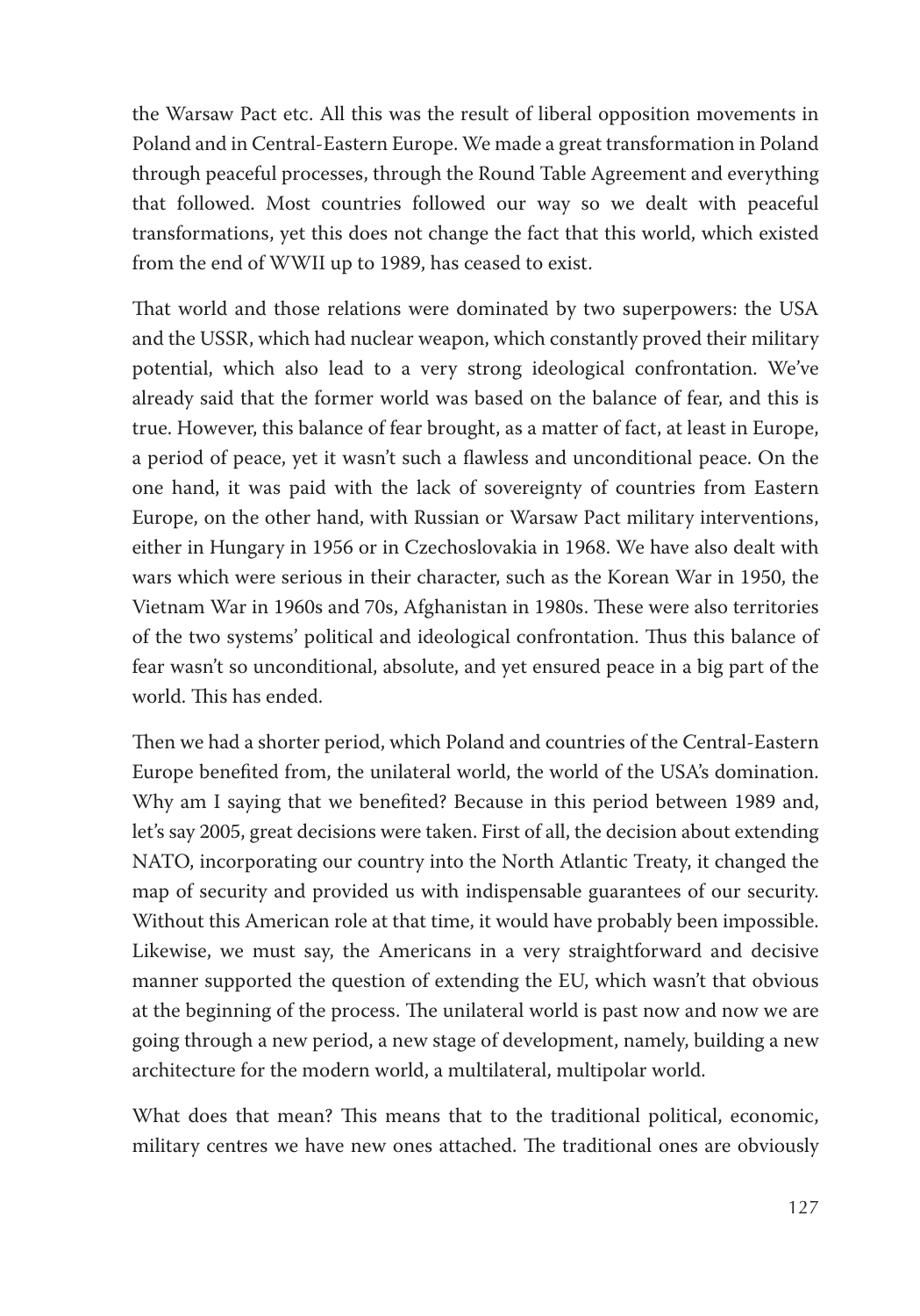the USA, Europe in the EU formula. The new one is China, the position of which is unquestionable and which, in my opinion, is becoming today a definite political power that will soon start to compete with the USA. We have the increasing significance of India, Brazil and Latin America, which are particularly connected with the Mercosur. Brazil's leading role is beyond any discussion here. We have obviously not yet a superpower, but a changing role for Africa, which, with its human and resource potential, will claim its place in this new architecture. We have the growing role of Turkey, which in an increasingly visible manner, is trying to be a leader of its region and maybe even of the Islamic world due to its economic dynamism, due to the kind of democracy that is present there, its rooting in the North Atlantic Treaty, and so relations with the West. Turkey has a lot of data, a lot of arguments for being this significant centre of the modern world. The Russian Federation rightly has its aspirations due to its territory, possessed resources and nuclear weapon. In short, this world is definitely becoming multipolar. It is not that one or two countries will decide about the future but a kind of a conglomeration of these different countries or organizations, integrated countries, will define our fate.

What is the result of this? In my opinion the result is quite positive. This world is becoming multipolar because such form responds to the real picture of what we have around us, yet it also creates, instead of the balance of fear, which dominated and which organized our lives over the recent decades, a new type of balance, which is much more positive, which is much more creative as this is a balance of mutual dependence. How could we explain it in the simplest terms? It used to be feared that if we press the nuclear button, others will press this button too and the world will blow up. Today, however, the situation is better to the extent that the Chinese, even though they might not like the Americans, know very well, that the American crisis is not in their interest. Because of having so many American bonds in their reserves, they are not interested in Europe undergoing a deep stagnation or crisis as somebody must buy these Chinese goods which they produce in great quantities. On the other hand, we, obviously wishing the Chinese that they become more and more democratic and that they fully respect human rights and so on, we are not, to put it bluntly, it is not in our interest that the Chinese changes or Chinese reforms lead to destabilizing this country as the Chinese are important for us as the producer of the goods we don't want to or can't produce in Europe. I could complete this map with similar examples, yet this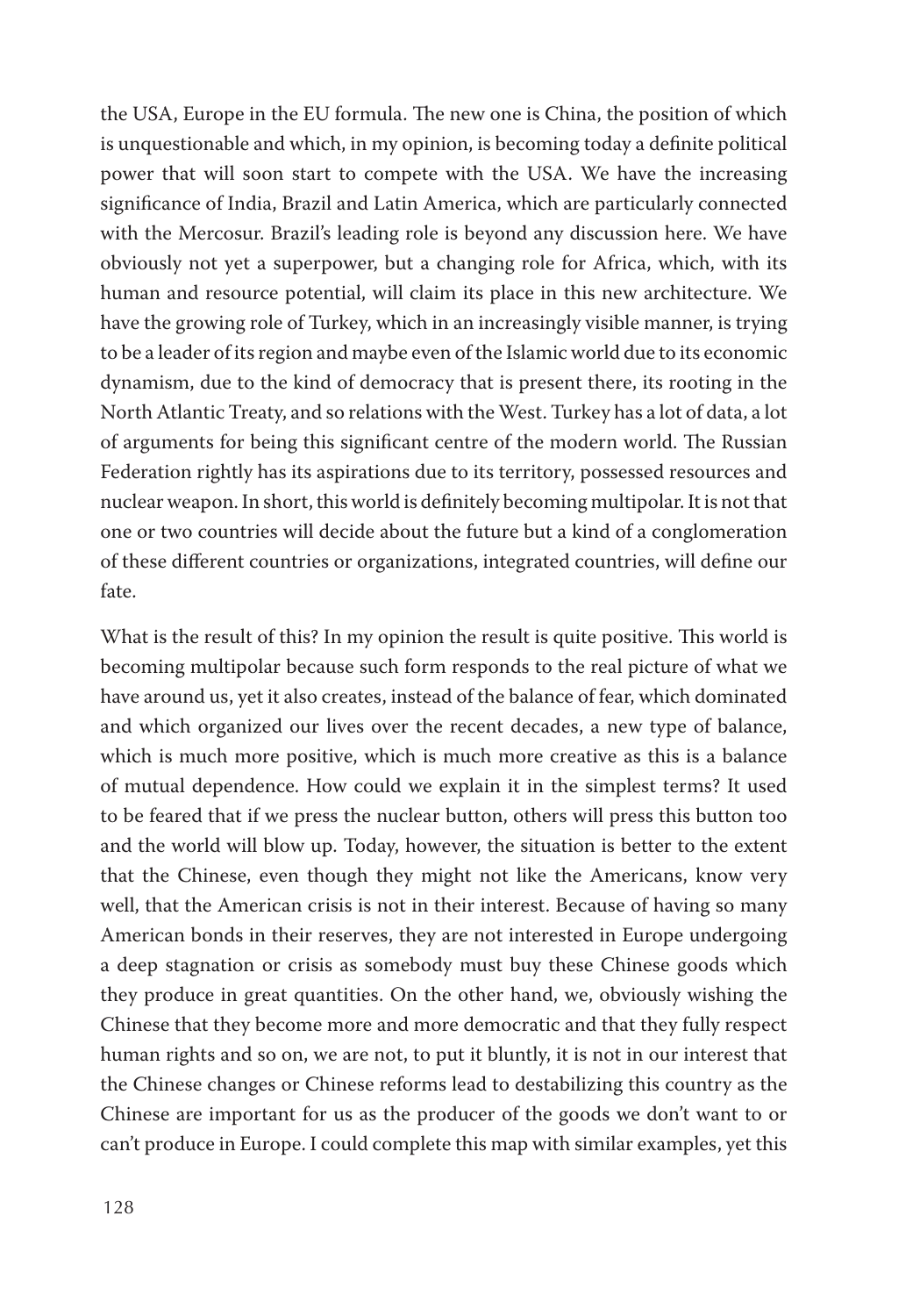does not change the fact that we have here a new situation, which is incomparably better than the balance of fear. The balance of interdependence results in a situation in which we can believe that the world will get out of the most difficult critical situations rather through dialogue, through cooperation than through a rough confrontation, which could bring about absolutely dramatic consequences.

There is probably one more remark I would like to make against this background. Namely, this balance of mutual dependence is good news, yet we must also point out a growing ideological confrontation. It is still comparable to what there was between communism and the democratic world, but it is getting more prominent. It's this confrontation of two models, namely, the democracy and free market, the model represented by the USA and Europe, which we thought of as being the best and we had strong arguments until the time when the crisis began. During the crisis we have a problem to justify that this model is the best, even among our own citizens, as they complain that some decisions are taken too slowly, that some things require a lot of time, but that's the price we must pay for democracy. And this model, shall we call it the Western model, today is being confronted with the Asian model, Chinese, but not only, as Singapore and Malaysia have been following the same path. So the market both in the liberal form, but very limited democracies or no democracy, authoritarian systems which allow to allocate resources in a more effective manner, and which do not every now and then have to deal with problems connected with future elections - can be simply ruled without any limitations coming from democratic systems.

This confrontation is growing today. I'm talking about it especially because I often visit such countries as Kazakhstan or Ukraine. I think that these countries, which have not yet entered the path of democratic growth, are today looking at the Asian model with curiosity, a model which clearly displays its effectiveness. If China has a problem, as from 10 percent GDP they descend to 8 percent, it is a different problem than of countries which have a zero or minus growth.

This confrontation is growing and, in my opinion, it will be one of important elements of these changes, of what is happening in the present world.

Since I've spent a lot of time making this rough draft, let me briefly touch upon two issues, so that there is still time for your questions.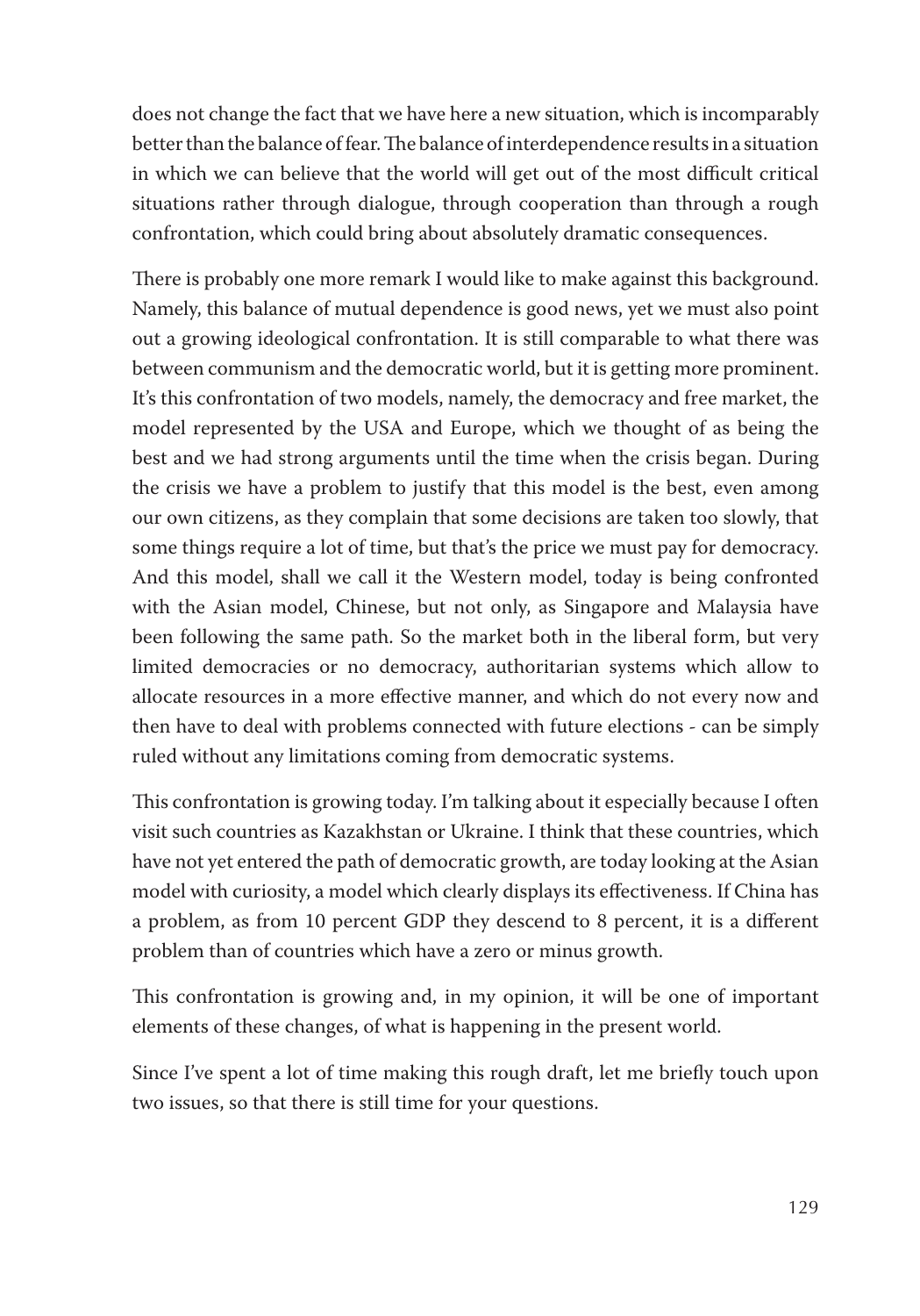What from this picture, from this state of affairs, which I outlined, can we draw for Europe and for Poland? Europe is at a very important point because Europe is facing a dilemma, which we can voice as are we going to be one of the significant players in this new world, a player who will be competing for its place on a podium (I'm talking about a podium as in my opinion competing for gold or silver is already a forgone conclusion as it will take place between the USA and China, but the bronze medal is still within our reach...)? Bronze is not bad either, however, obviously, one would wish for the other medals. Europe has all the potential for becoming the third significant, leading player in this new world architecture. What is the alternative to this fight for the podium in the modern world? It is, unfortunately, what many publicists define as a peculiar world backwater. A backwater that will be interesting, which will be visited by tourists but which will not exhibit any dynamism. It will rather be about protecting, conserving the values which we have and which deserve the highest respect, but there will be no development dynamism, there will be no drive to be this important player.

What is important and what the Europeans at this difficult moment, critical moment, when various disorganizing tendencies emerge, when also in Poland some doubt the true meaning of the European Union, in the meaning of European integration, what the Europeans must understand. They must understand that we have potential, that we are not in any way condemned to the role of the backwater. This potential is, among other things, the fact that today in Europe there are over 500 million people so we are bigger than the USA. This already doesn't look that gloomy if you talk about 500 million and compare us to, let's say, the Chinese. This is still much less, but not so hopeless.

We must remember that if Europe decided on what is on the cause list, for example give accession to Turkey (remember that we have been conducting negotiations with Turkey about their accession since 2005) or Ukraine - the Ukrainians want to be in the EU, so we have additionally 130 million, so then the EU has got not only 500 million people but 630 million, and if we add to all this also some of the Balkan countries, Serbia etc., there could even be 650 million people, so the potential is there.

Second, this potential is also unusual when it comes to culture, science, technology and the standard of life. It's also what we used to treat in Europe as our problems, but what is extremely interesting for all countries, which sooner or later we will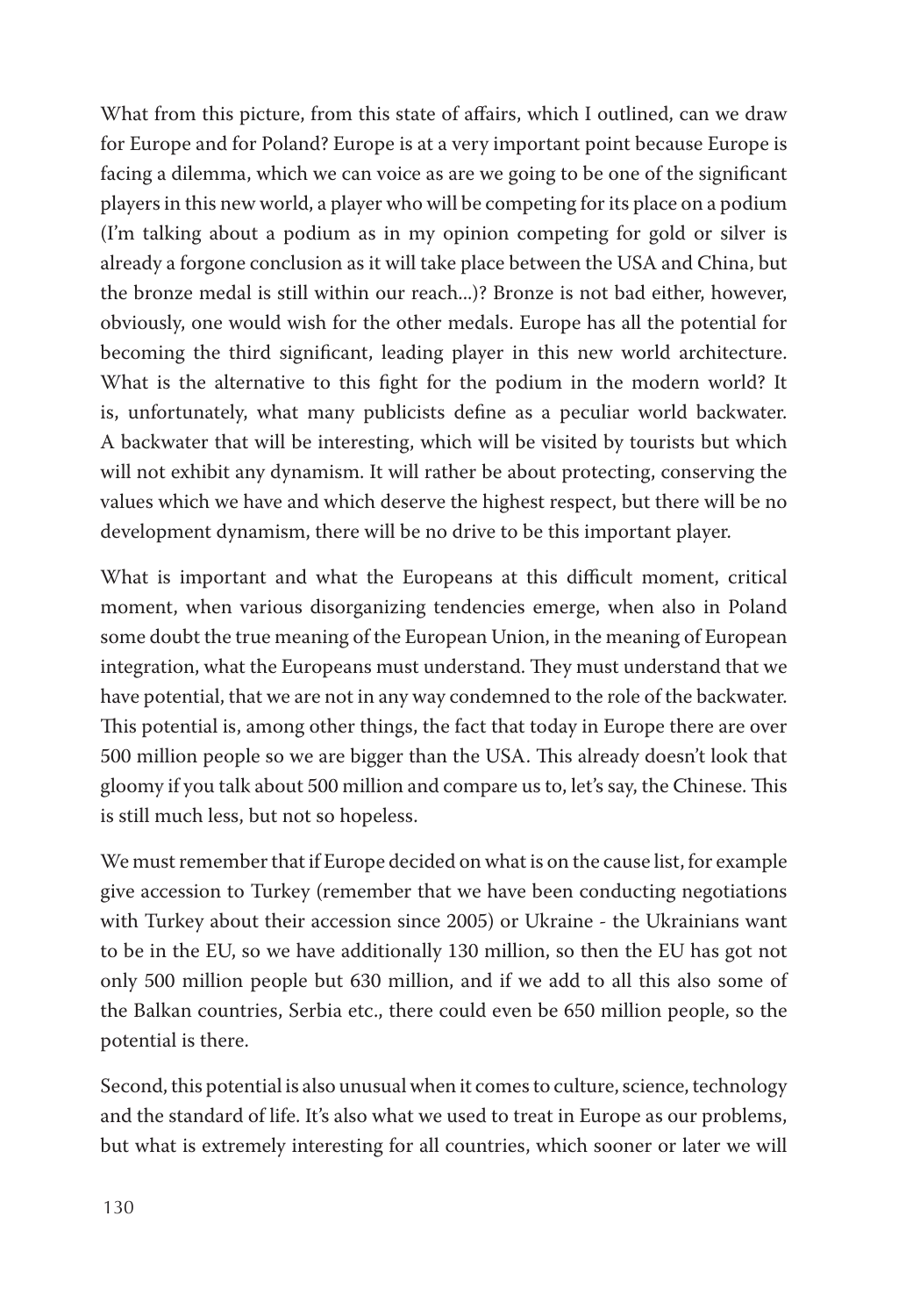have to, at least partially, use our experiences, and maybe even they will have to take some of the patterns. For the Chinese, and I hold evidence for that from my own conversations, but also for the Brazilians, also for many countries in the world, what was done in Europe with social policy, with the insurance system, with labour law, with the status of a worker in a corporation, with citizen's minority rights, women's rights, how we are dealing with multinationalism, multiculturalism, what the education system looks like, all this is extremely educative and extremely important for this country. And we have all the rights like those who are in the middle of the events, change them and criticize them, however, we must not deprive ourselves of the belief that we have contributed, and we are still contributing, crucial values, models, and elsewhere unknown values to the heritage of the civilized world. Asia is soon going to experience a great issue, what to do with labour laws as the labour exploitation, which is taking place there can't be maintained and increases in those people's awareness, I'm sorry for using these Marxist terms, will enforce this kind of changes, regarding work, work security, work dignity. Thus Europe has a potential which is important in this domain, Europe has still a huge potential when it comes to technical and scientific solutions, production at the highest level.

In order to conclude this conversation about potential with something lighter... let's have a look at this small detail. This year we had the Olympic Games in London and a passionate competition in the medal classification between the USA and China. Finally American won against China by 2 or 3 gold medals but if we wanted to count gold medals - and we are talking here only about gold medals - won by sports persons from the 27 countries of the EU, we won almost as many as the Chinese and Americans together. This also shows what potential we have at our disposal. I'm the last person who would like sports persons to take part in the Olympics carrying the EU flag, there's no use in doing that. However, we must be aware that we are not fighting a losing battle, we are not in a passive situation disabling us from thinking about success in the future.

What to do to turn this success into reality, what to do so that Europe doesn't miss this opportunity? Undoubtedly, a short-term goal, which is very important, is coming out of this difficulty, from this crisis which we have and I don't want to talk about means, steps that are being undertaken, but I generally believe that they are going in the right direction. There might be some reservations regarding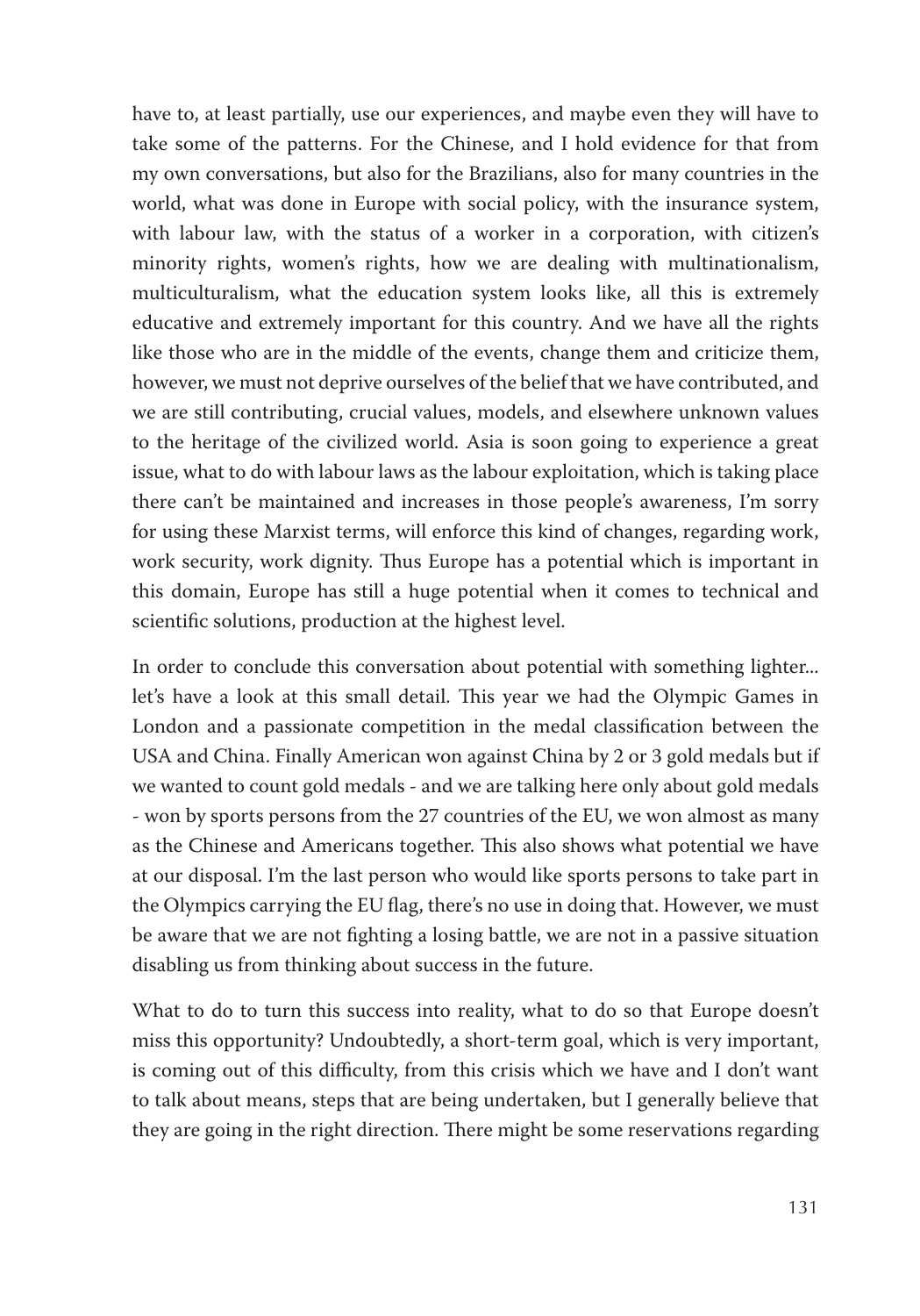the speed of the decision making processes, but as I said before, it comes from the fact that Europe is democratic so we are paying the price for the fact that we want to consult, that we are having a dialogue, that everyone has their voice, that each country has the power of veto. This costs but it makes sense, this is not an absolutely senseless concept which we would gladly change into a kind of authoritarian rule or dictatorship or a kind of a group of people or a man in Europe. Anyway, there have been dictatorships in Europe and we already know how much it cost. This is not an argument for me.

In the long-term perspective, we have to count on integration so we must absolutely and with all might fight all ideas which actually disintegrate the EU. This is why I am a great supporter, albeit with a lot of controversies regarding the costs and credibility, of the idea of helping Greece as, if we decided, that the rule of European solidarity doesn't work with regard to one country, on the next day it may not concern the second or third country and finally it will disintegrate Europe as such.

So Europe has to be not only integrated, but it must deepen this integration. Europe must also be integrated as even the strongest country in Europe such as Germany, cannot single-handedly stand a chance in the new world architecture. It won't stand a chance due to its small potential compared to the Americans or the Indians or Brazilians, or soon with Indonesia. There is no chance, so the only strength, Europe's only chance is a community and integration which should be deepened in two directions. First, institutional, so deepening European institutions, increasing the number of policies, we need a few policies - energy policy, common foreign policy, common European policy related to our main partners such as the USA, China etc., so deepening integration, which in the end should be a formula for creating a shape, a federation of the European Union. I'm not talking about the perspective of a few years but I'm talking about a perspective of 15-20 years. The second thing we should continue and which is today totally unpopular in Europe is the further expansion of the EU. I'm mainly thinking about Balkan countries and the Ukraine but about Turkey as well, which, in my opinion, if it doesn't choose a different path, which means playing the role of a leader of its region and the Islamic world, but chooses Europe, may be an extremely important partner and a real bridge to the Middle East and the world of Islam.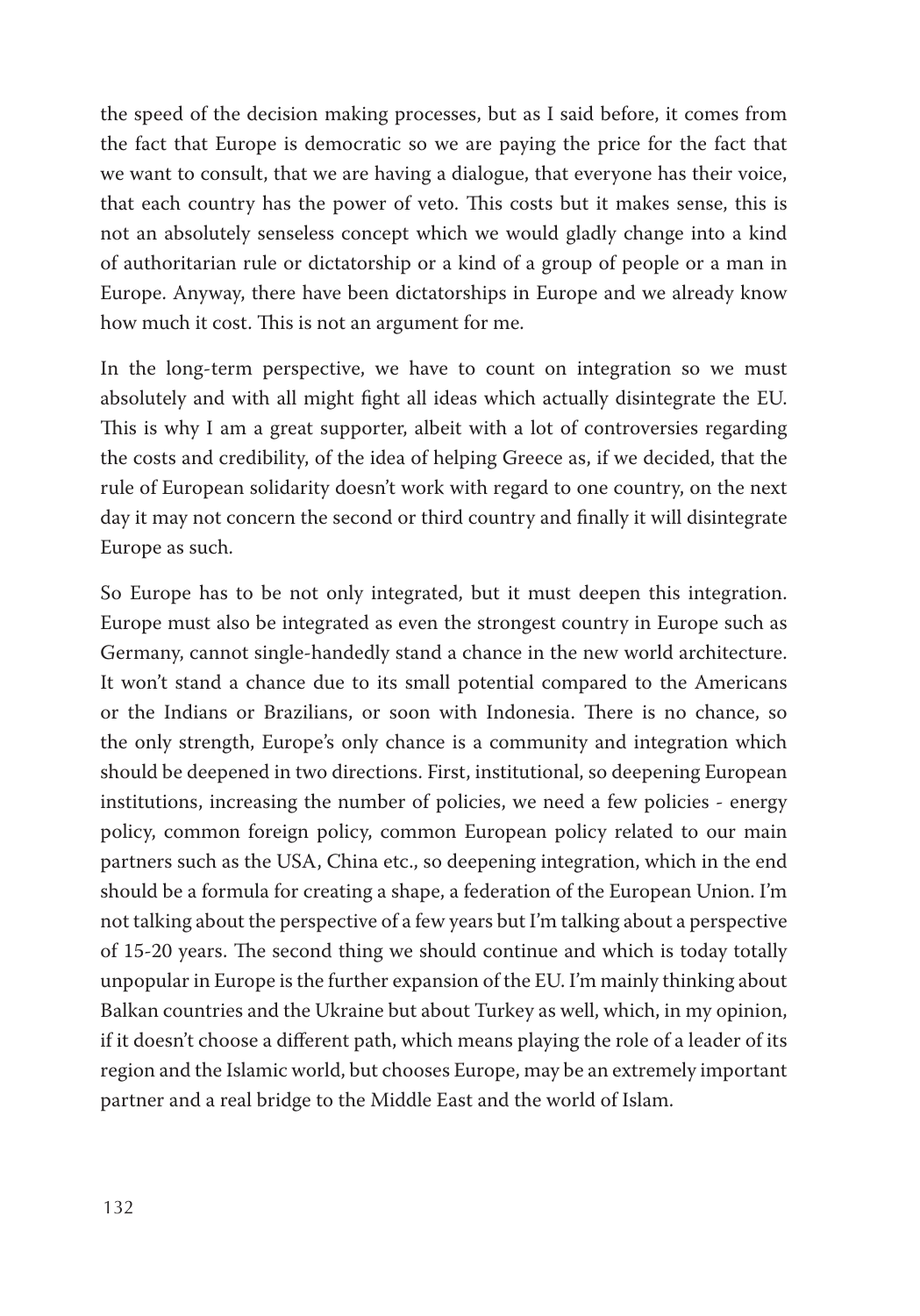So Europe must be more integrated, must have more common policies and must create forms of cooperation which will turn it into a big player of the 21st century.

The last part - Poland. What has happened in Poland in recent 20 years, already over 20 years, is, undoubtedly, a great success. It's a big change which took place, which generally is a change for the better, is a positive change. One can easily say that I'm not objective in these evaluations, as I'm not, since from the beginning of these changes I've been taking an active part in the process, I was president for 10 years, so I can say, in a way, for those 20 years, 10 years of my presidency is still a controlling interest in my pocket. Yet when looking at any objective indications, Poland is today a country which is incomparably better than the one it used to be in 1989. For many of our partners in the world, we are a real standard of reference and this is a good reason for satisfaction, most of all, of Poles. Not only for politicians, not only businessmen but Poles - as without the effort of millions of people, without the spirit of enterprise which Poles exhibited even to their own astonishment, we wouldn't have achieved it. But this is the past, we are in the EU, we are in NATO. We are a country which in recent years has been one of a few, maybe the only one, in Europe, which has had economic growth, a visible growth.

These are all successes we have a good reason to be happy about. We must, however, remember that there are new challenges, that in this world of changes the one who is not taking part in them condemns himself to the sidelines outside the mainstream. Undoubtedly, this would be the worst thing in Polish politics, if we didn't understand that these changes require a new attitude, require new ideas, require also greater initiative in new generations, especially from those who are the children of the Internet era.

If we were to name two main challenges standing in front of Poland in the years to come, I'd say they are related to two main questions, which are somehow interrelated, as they are going to define the position of countries in the modern world. This is the competitive advantage and innovative advantage. I'm not lobbying for Poland to compete in domains where we are absent, but where we have arguments, we have assets, there we should be competition, and in order to be competitive, we should be innovative - nevertheless, this remark concerns the whole of Europe.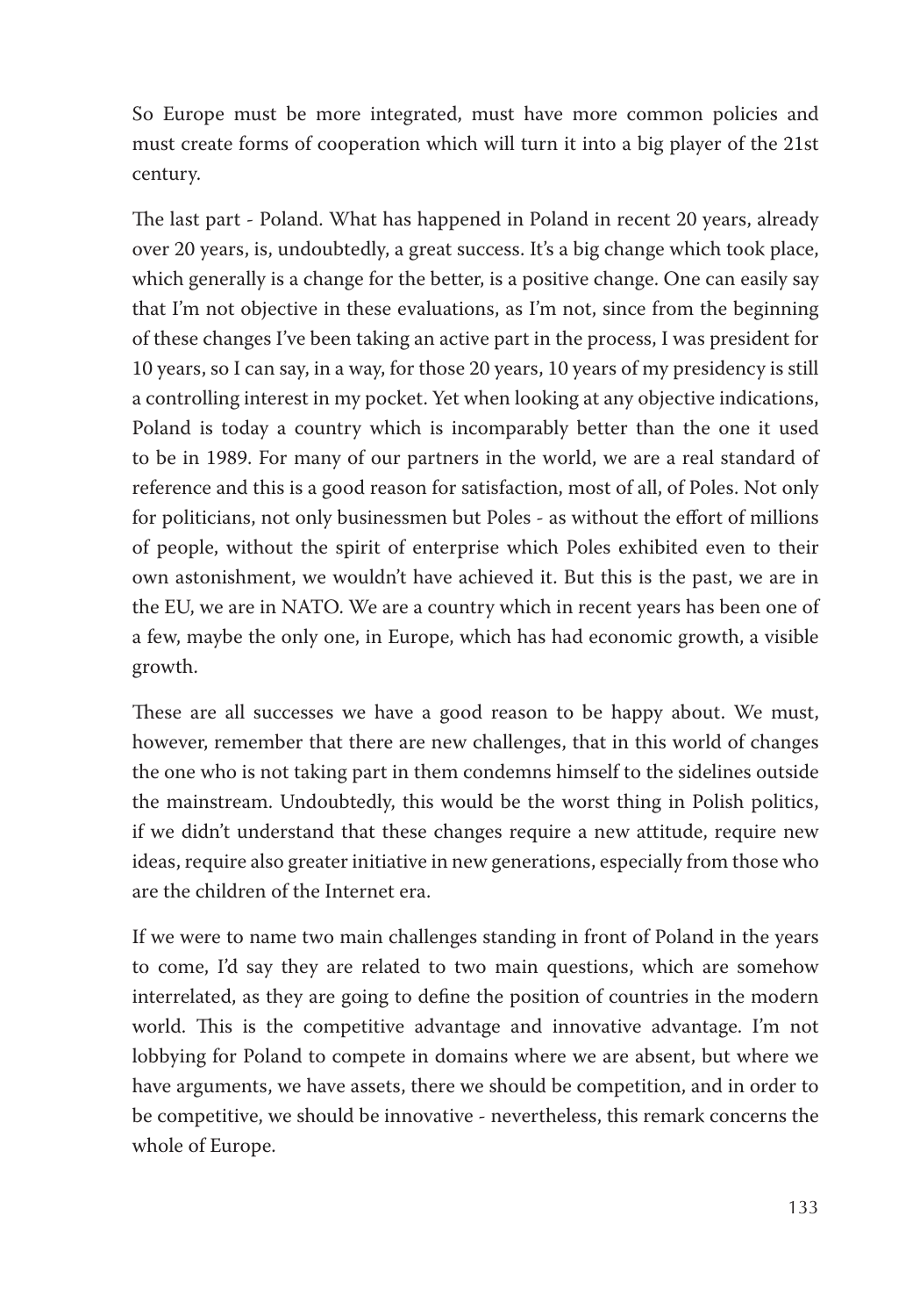Polish competitiveness is today a challenge more at the economic level. Over the last 20 years, we have effectively taken advantage of the fact that we could offer the world a relatively high quality of work, quality of production, for a lower remuneration. Labour costs in Poland were definitely lower than in welldeveloped countries, yet the quality of work was comparable. Labour costs are increasing, as the right expectation of Poles is to have in the coming years a salary at least at an average European level, but if the salary is to be at this level, labour costs must be at an average European level. If so, our competitiveness is growing weaker - as we either have to add to this a higher level, a higher effectiveness, better production level, better organization, or all these production lines will be moving away from Poland to where labour costs are still lower. Today, moving a car factory is not a big deal, factories of any other machines or devices neither. Such countries as Ukraine, Vietnam, China or India are waiting. So we have to increase our competitiveness, both when it comes to the economy, education, but also the social capital, which means people's behaviour. For that, we need better education. Here we can find the best reserve we have in Poland, so improving education at the basic level, through all the subsequent levels up to the highest one. If we don't make this huge educational change, this higher change within the coming years, if we don't do it in order to enable a young Pole, either after high school, being 18 years of age, or after college, being twenty something, to be competitive among his peers, not only in Europe, but in the world as well, in China, in the USA - we'll make a grave mistake.

Therefore, competitiveness. In terms of economy, but not only, also science. These are the two domains, which, in my opinion, require today a totally new approach, also making them the most important issue in the policy of governments. Unfortunately, we are not speaking about it enough, yet I don't want to polemicize with the current policy as this is not the subject of today's lecture.

The new challenges concern also Poland's foreign policy, in other words our place in the world - this is because for the first 20 years this too was right, it was the right evaluation, Poland was focusing on three elements.

First, it was security, so our main interest was in the Euro Atlantic environment such as the USA and NATO. And here we achieved great success, which is our presence in the NATO forces. Second was the EU, as we wanted to be in the EU. Our Eurocentric policy has been well grounded for the last 20 years, as it was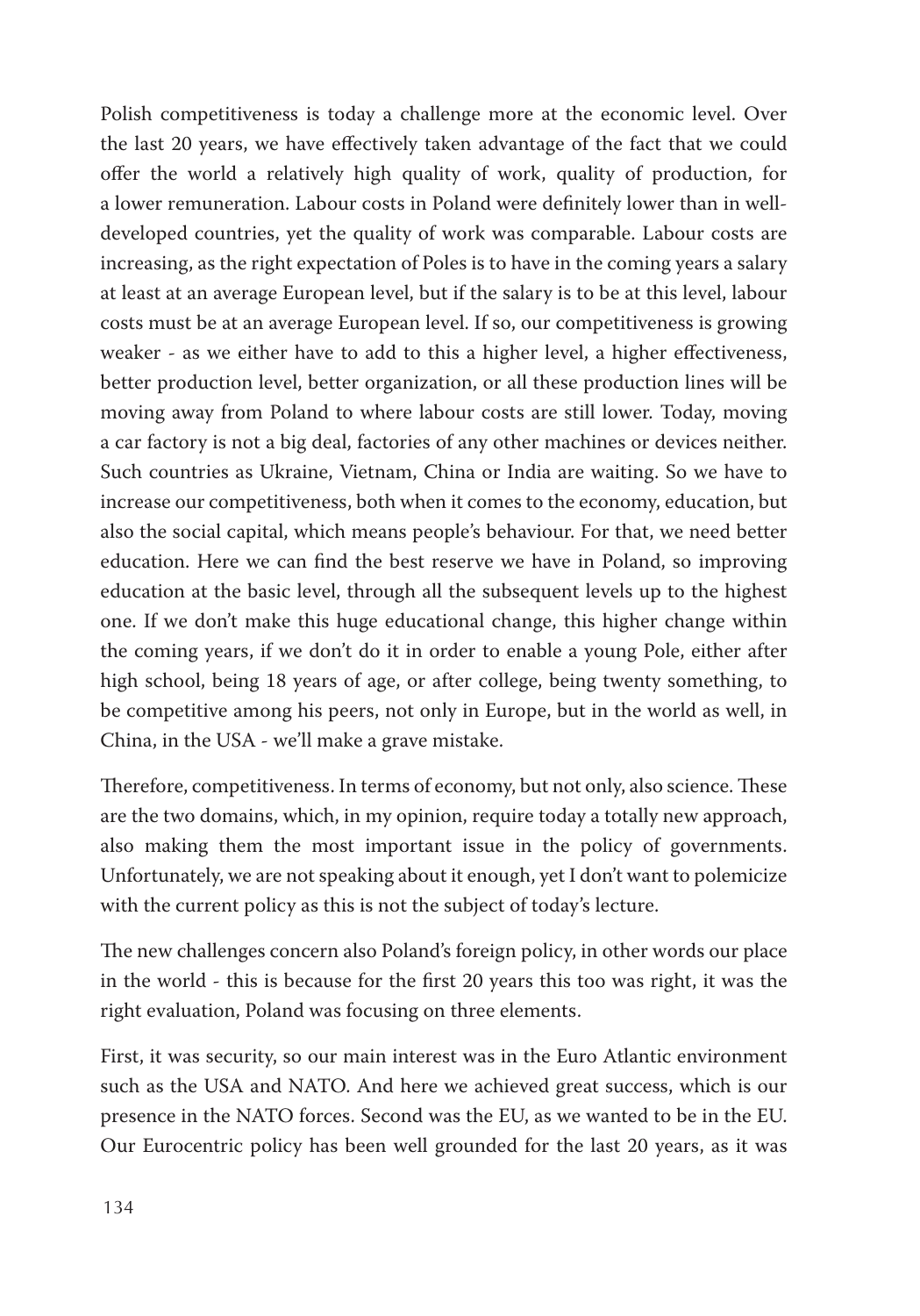simply absolutely indispensable for us to achieve this goal, that is our accession to the EU. The third was the region where we played a stabilizing role and an exporter of stability. This is important, in this hall probably all of you know that it is worth mentioning that Poland found itself in a situation absolutely extraordinary at the verge of 80s and 90s. Poland did not change its borders even by one centimetre while all our neighbours did. There is no East Germany, there is no Czechoslovakia, there is no USSR. Instead of three neighbours, Poland now has 7 of them: Germany, Czech Republic, Slovakia, Ukraine, Belarus, Lithuania and Russia.

That didn't cause any conflict, we signed contract deals with all our new partners, we get on well with all of them. Poland was at that time an absolute exporter of stability. This is a great credit about which they should write books. And this is not so obvious and trivial, as not so far away from Warsaw, in Belgrade or Zagreb or Sarajevo, we observed a totally different phenomenon. We had one of the bloodiest wars in recent decades, including ethnic cleansing, murdering people, destroying cities etc. These are two scenarios, which happened almost simultaneously. The scenario of our region, stability and peaceful changes, and on the other hand - war, which took place in the Balkans.

Thus it seems that this policy has been proved right. Poland has achieved a definite success and it's important to talk about it. Yet today, also the foreign policy must be slightly modulated, must take account of new elements, and these are, in the first place, that Poland must play for, fight for, strengthening its position in the EU and thus influence with greater effectiveness the positive European scenario. This is possible, Poland has arguments, it has a potential and, in my opinion, there is a great chance for us to become such a drive, such a European engine in the future.

Second, we undoubtedly must still keep this regional position, which will stabilize the situation and will be an exporter of a good example for our region.

Third, we have to continue our solid policy regarding the North Atlantic Treaty and the USA. However, we must, to a much greater extent than so far, as these are absolutely neglected territories and domains, increase our activity regarding new centres. Especially such counties as Brazil, China, and India. We have a deficit in the political dialogue here. The dialogue is definitely there, but there is neither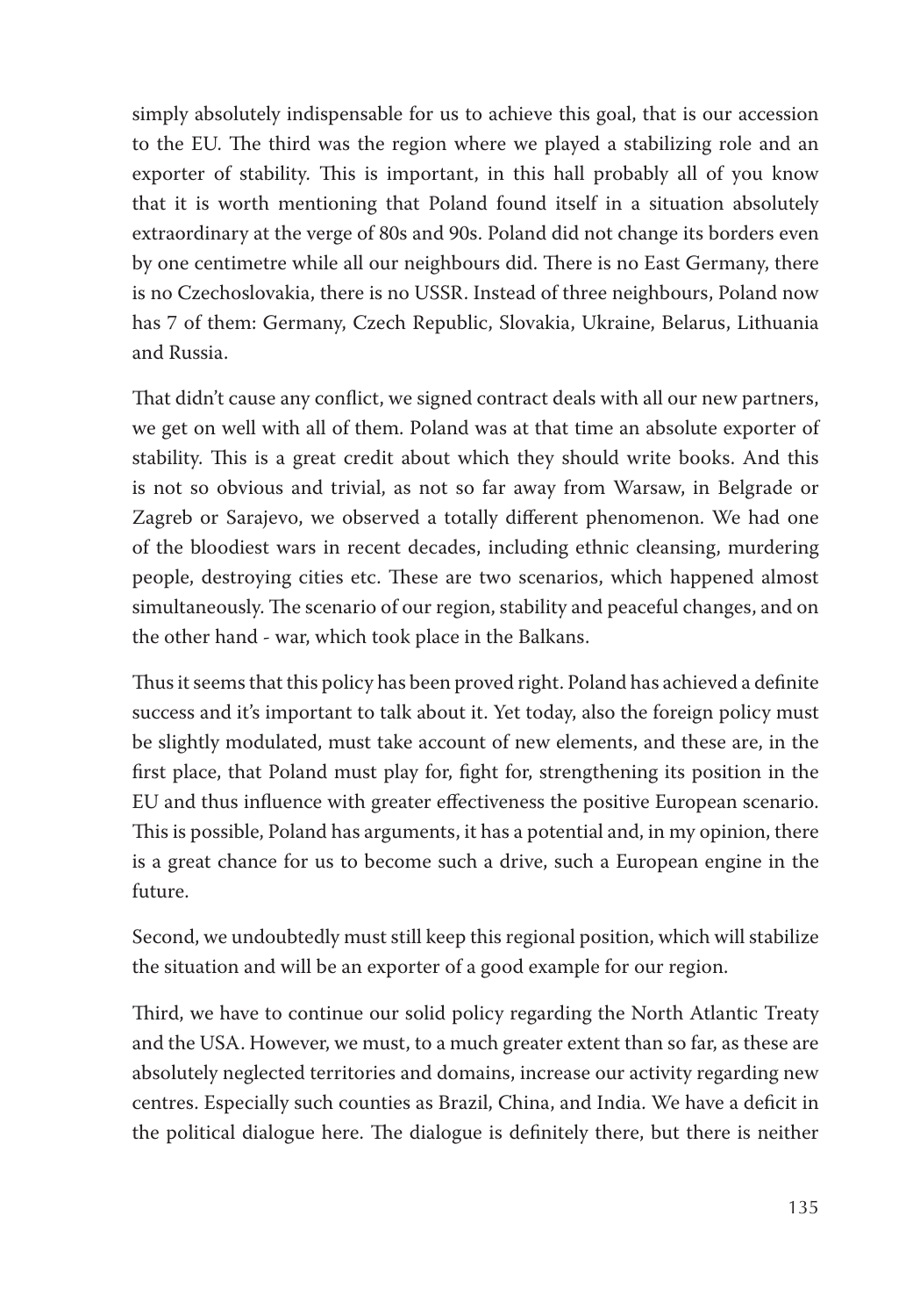economic cooperation nor any other form of relations that follow, which would make us a partner - obviously not any leading one - but still a partner in these relations with new players of the modern world.

Undoubtedly, foreign policy demands such a, I would say, shift of an emphasis, as it doesn't require any revolution; it requires only understanding that these new phenomena require a new approach in many respects.

The last issue is safety matters. This world is both safe and dangerous at the same time. Safety in its nature is not granted once and for all, it undergoes some influences, often predictable, sometimes unpredictable, and the latter are much more difficult, however, we can easily imagine what main threats to security in the coming years there will be also for Poland.

The first ones are connected with the fact that the population is growing everywhere. However, the resources left at our disposal are remaining either identical or, due to their depletion, are shrinking. Probably, conflicts, which will emerge in the modern world, will be much more connected with resources, especially energy, but also with food and water. Some prognostics state that struggle for water may become such a symbol of events in the upcoming decades as it might appear to be a scarce good.

The second kind of threats is more concerned with regional conflicts rather than any wars between countries or blocks as firstly, these blocks do not exist any more and secondly, there are no ideologies which would animate those conflicts and thirdly, there is, as I said, this balance of interrelation, so no one is interested in fighting in a military way for their primacy - you can use much more refined economic and political methods.

However, what can be seen with a naked eye, we are not free from regional conflicts, which can be observed in Africa, also in Europe, the example of which might be the Dniester region - territory between Moldavia and Ukraine. They can suddenly create unexpected regional conflicts connected with separatist tendencies as in Spain, where up until recently it seemed that there are no serious separatist problems any more. In one article I saw an interesting analysis that today the only argument that keeps the Catalonians attached to Spain is the fact that if Catalonia got separated from Spain, where would Barcelona play? If there are no matches between Real and Barcelona, there is no reason to live; there is no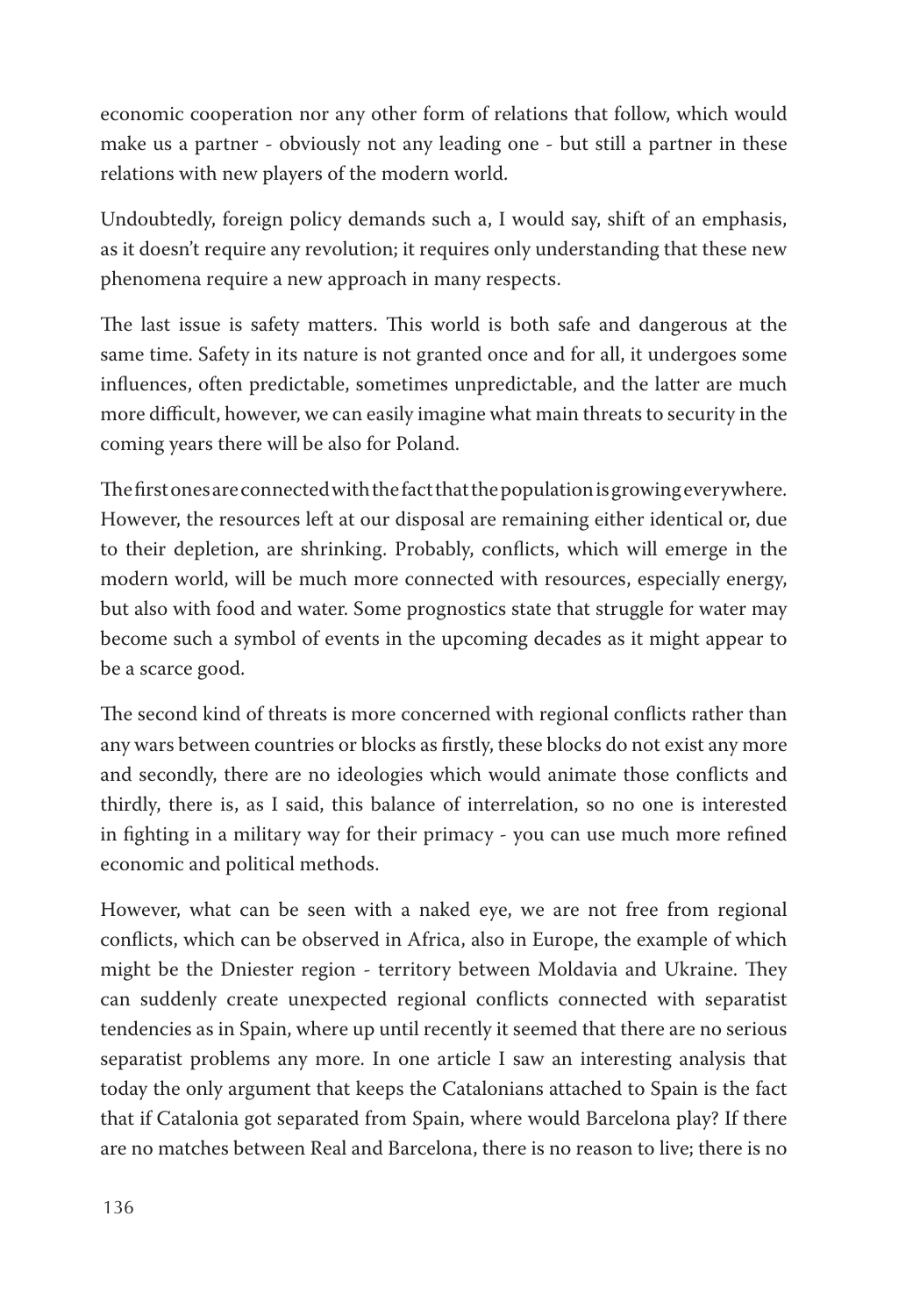sense in that. But regional conflicts might undoubtedly be such a phenomenon, which will emerge in various places and which will be very dangerous. After all, we have a traditional, so far unresolved and serious problem in the Middle East, namely the question of Israel – Palestine, but also a growing role and dangerous atomic projects in Iran.

We have phenomena we went through not so long ago and which, despite serious action, they were carried out in order to diminish the threat of terrorism, and nevertheless terrorism still exists. Different kinds of terrorism: political, religious, economic, is still taking place. It can have various scales but this is a phenomenon which will probably accompany the modern world through the upcoming decades. What is unusual is the threat connected with cyber-terrorism. Today it is really not sufficiently brought to our attention or brought to attention but only in few circles, a threat that could paralyse the world very effectively and very fast. If terrorists could hack into systems managing the life of societies starting with energy through the information system itself, the paralysis would be unimaginable. It would concern all communication, the passing of information, nation management, corporation management; it would concern the lives of each of us. I think that cyber-terrorism today is much more than only turning off energy in a city or in a neighbourhood for a couple of days, which results in us not knowing how to live, as we have neither candles nor food reserves you can not cook etc. Cyber-terrorism could paralyse our everyday life in a more acute manner. When fighting cyber-terrorism, even when defining this threat, defining its sources, we are just at the beginning of its use.

Threats will be there, and if they are, also the policy of security has its significance and of great significance are the activities of such institutions as the army, as people who deal with these issues. If I was to say at the end, that for ten years I was in charge of the armed forces, took part in a lot of sessions tackling these issues, if I was to point out the most important aspects that our military forces are facing in respect of security, I'd say that we, undoubtedly, have to take advantage of the fact that Poland is a part of NATO, that Poland is a member of the EU, as these are those institutions - one as a military-political pact, and the other as politicaleconomic organization - which give us the most reliable guarantee of security.

I could say about NATO that I believe that in Europe the interest in NATO and its image are shrinking. This is, undoubtedly, connected with a direct engagement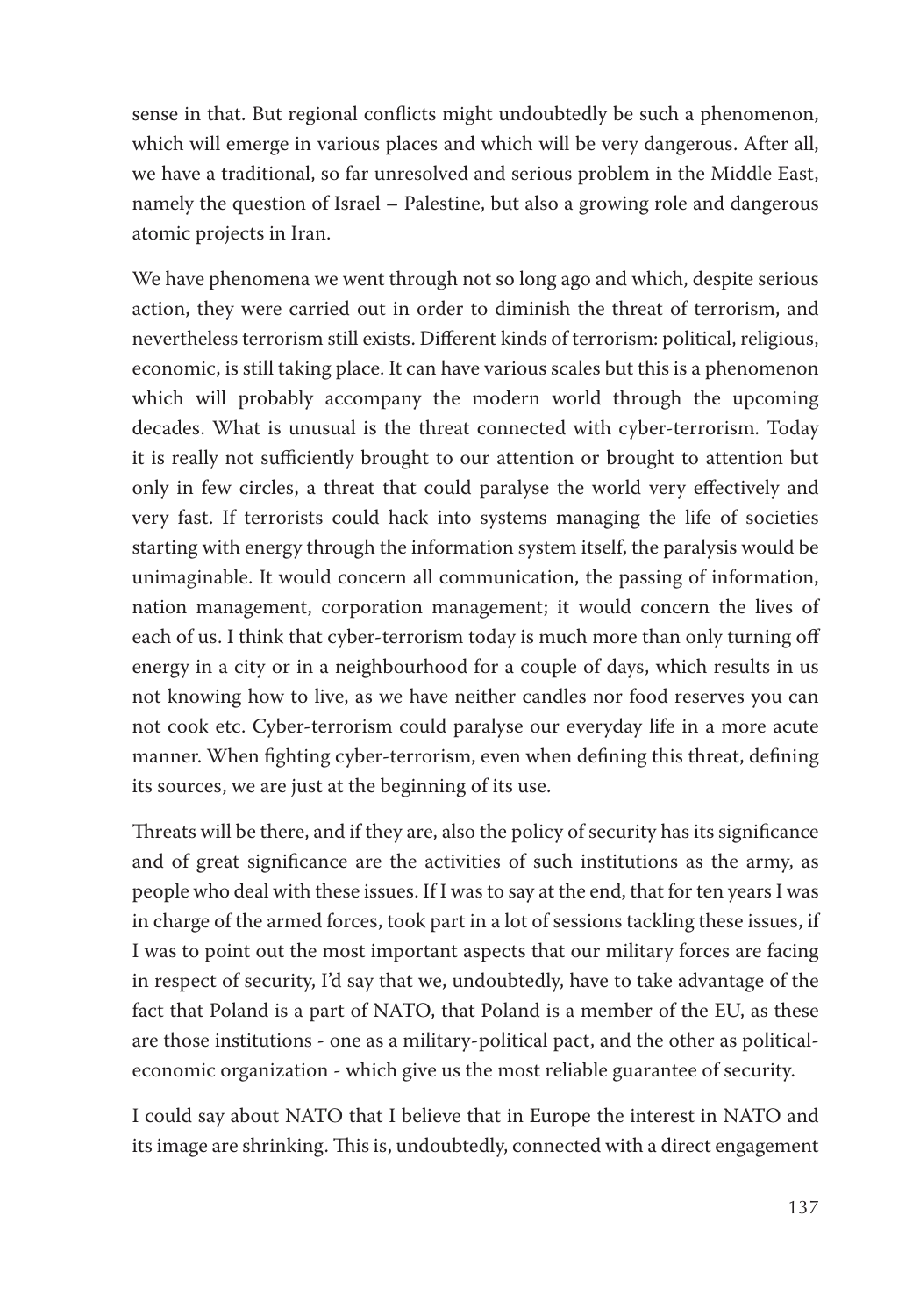of these structures in various activities in the fields of conflict. This is very risky. Europe must understand that NATO is still an important institution. Even when looking for different solutions, which would be new, such as, for example, common European military forces or some systems of European security, one must be very careful in forming this as for the time being, we don't have anything to replace NATO. So we have to strengthen the NATO structures, and never resign from financing the modernization processes in the army. This is very important. Poland is doing that, I'm glad with what I heard from General Koziej, that this new doctrine is ready and will be implemented. This is very necessary. I also believe that our participation in external military missions plays a great role and we should use that in the future as a permanent element of our policy. I know it raises a lot of controversies but I'm expressing here my opinion. In my view, it both raises the quality of armed forces here in Poland, and constitutes an element of a serious signal outside - showing Poland as a political partner. Both peace missions, and those typically military, that we have been taking part in recently, in my opinion, were necessary and very important.

We obviously must be ready, we must effectively counteract threats of terrorism and cyber-terrorism and, what is also very important, we must build our good relations with our neighbours. Against this background, I would really like to make this last remark regarding the Russian Federation. The problem of Russia is that what is also this country's advantage, and is simultaneously its problem. On the one hand, Russia's asset is that it has the biggest territory in the world and, on the other hand, managing such a great territory is a difficult task and there is a lot of trouble involved in that, such as disintegration tendencies. On the other hand, Russians have at their disposal a huge military potential including nuclear weapons. However, this potential consumes money, requires modernization and today it doesn't constitute in the international game a decisive factor. This is not a factor which leads the country to the super league. Thirdly, Russians have at their disposal a huge amount of natural resources, which is definitely their great advantage, but because they have it, they still can't undertake the effort to modernize the whole economy, which is indispensable, if anyone wants to count in the 21st century. In the 21st century the economy is based on gas, crude oil export and various natural resources; it is an archaic economy, and it is additionally so perverse, that if the prices of oil are higher, there is more money in the budget, so again there are no incentives to modernize the system. When the prices are lower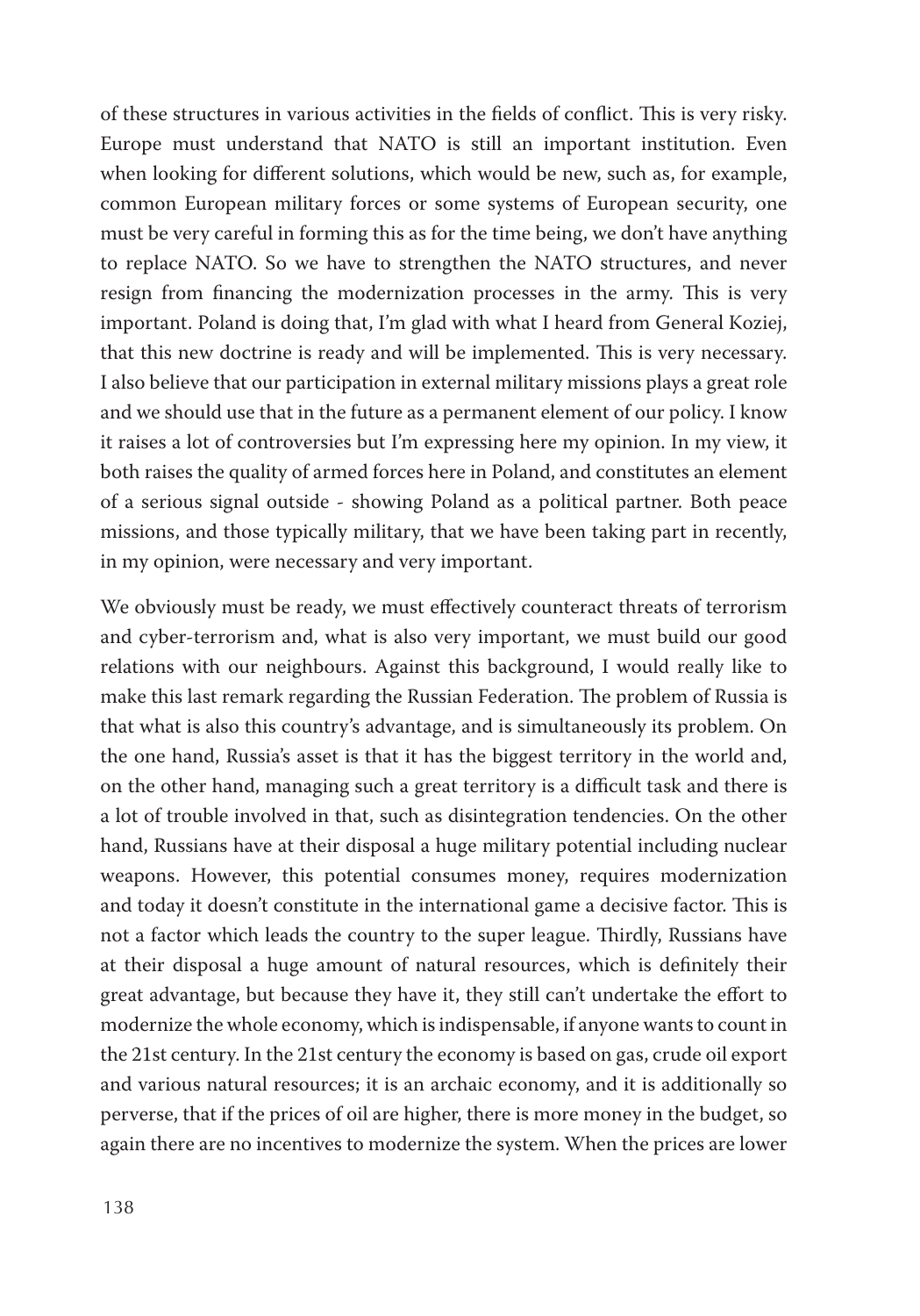and one wishes to modernize the economy, there are no sufficient funds in the budget. This is a permanent, so to speak, dilemma which has been accompanying Russia for many years but there is one solution to that: to modernize the country. The modernization cannot be understood only in economic categories, the modernization must be understood also in social categories, which means that Russia must build a civic society. In this matter this county is only at the beginning of this road. Together with the information revolution, with opening to the world, expectations (especially of the young generation in Russia) will be more and more typical of us all, so democracy, which means freedom, people's dignity, the possibility to influence the elections etc.

In short, Russia is in a situation in which, on the one hand, it wants to build its great position (for example it wants the Eurasian union and this is why the question of Ukraine is such a sensitive point, as this Eurasian union with Ukraine, which is Vladimir Putin's dream, would be something extremely serious and extremely anticipated by him), on the other hand, it has a lot of internal problems.

In short, Russia is in a way in a period of search and this particularly imposes onto the EU an obligation to lead an active policy towards Russia. What I observe today is, unfortunately, a passive policy. The EU as a whole is not conducting any policy in relation to Russia, and we, due to historical reasons, have serious problems in maintaining any serious dialogue with the Russian side.

I don't think Russia poses any threat today but as long as Russia does not confirm its position, its role about the future; as long it remains a partner in an intensive dialogue, persuading it to the ideas, values that we represent. I believe that the policy of a much greater activity towards Russia, taking into account that a part of Russian actions is not friendly to us, should be carried out.

General Pacel asked me to talk for an hour, I'm talking much longer, for that I'm really sorry. The subject has been depicted so widely that I wanted to touch upon so many matters and to conclude it with the statement I started with, undoubtedly, we are living in very interesting times. The number of questions greatly outweighs the number of answers we can give, but all this is fascinating and to be honest, I can't imagine a better moment or times to study, wherever it is possible, and especially at the National Defence University. If you have such an opportunity, we can only envy you and wish that after your studies you will find answers to some of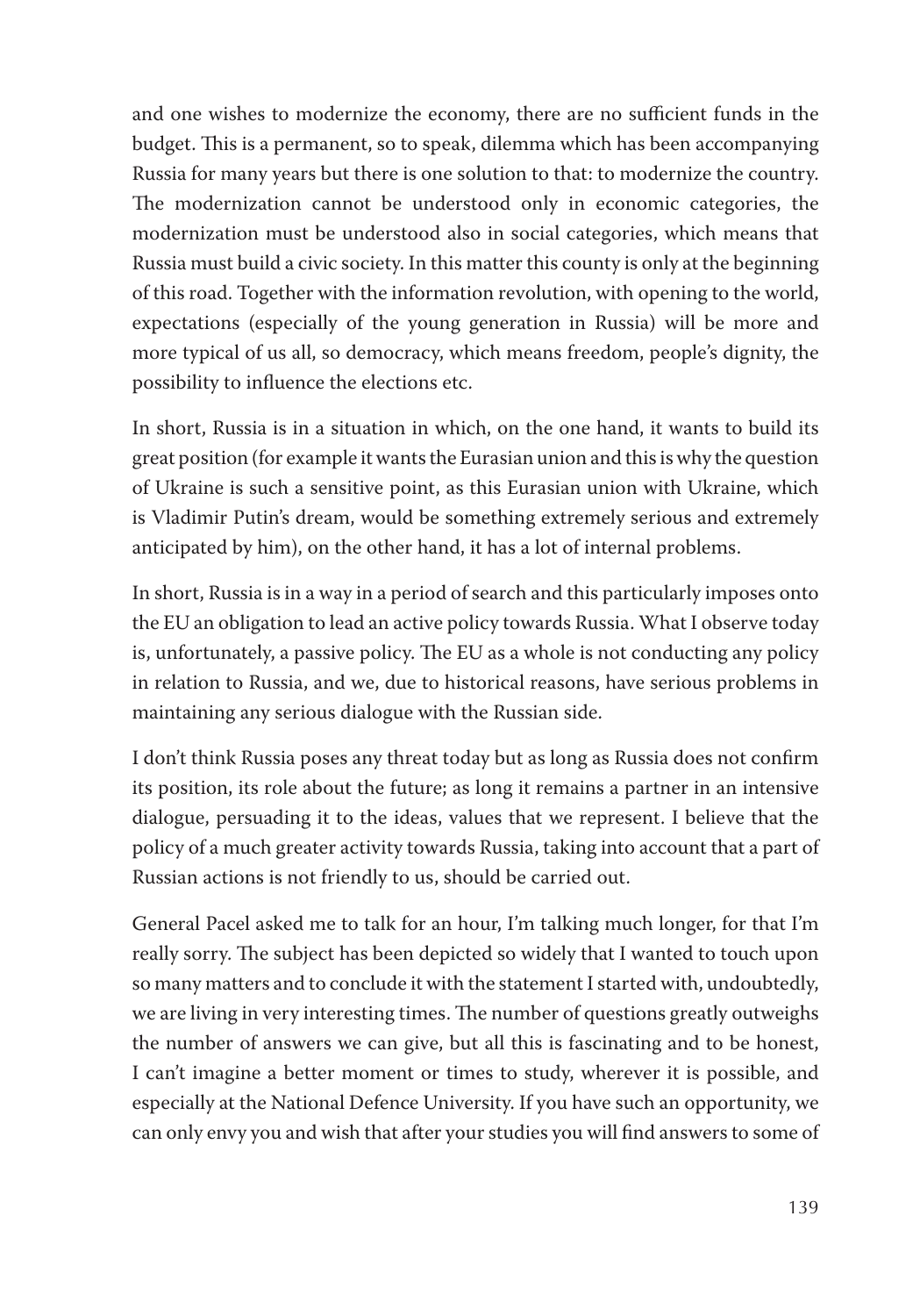the most difficult and most important challenges that the world and Poland have to face. I strongly believe that we will then be able to ensure safety and growth and satisfaction. This is what I wish you and thank you for your patient attention.

## **QUESTIONS AND ANSWERS:**

**A question from the audience:** Mister President, although you touched upon a number of significant issues concerning security and international political relations, today's date raises a question about Polish-Russian relations. And so on 13 December 1923, that is 89 years ago, Poland officially acknowledged the existence of the Union of Soviet Socialist Republics. Starting proper relations with the eastern neighbour for many reasons raised a number of issues, problems. As a matter of fact, these problems are still present today, so any initiatives that could lead to closer relations between the two nations are priceless. Not so long ago, only 4 months, on 17 August, during the visit of Cyryl, the patriarch of Moscow and all Russia, there was an agreement reached between the Roman Catholic Church of Poland and the Orthodox Church. Often this event been compared to the famous letter sent by Polish bishops to the German ones on 18 November 1965. Mister President, can this agreement become a platform for cooperation and reconciliation?

**President Kwaśniewski:** I see the common declaration as a significant step forward and, of course, it is important but it cannot, unfortunately, be overrated. We must remember that the bishops' letter from '65 was a historic event and a breakthrough. It was only 20 years after the war, when the wounds were far from healed, when the generation of victims, those who survived, were present. Another thing which made this event so exceptional was the decisive, negative, if not aggressive, reaction of the Polish People's Republic authorities. This context made the meaning and importance of the bishops' declaration that great. Of course, I am not urging the present authorities to treat the Polish and Russian clergy's appeal in the same way only to raise the importance of the document, as here, I believe, the thinking of both Churches, or at least the thinking of the Polish side, and of most political elites, is identical. We want and we should pursue a real, honest reconciliation with the Russian side.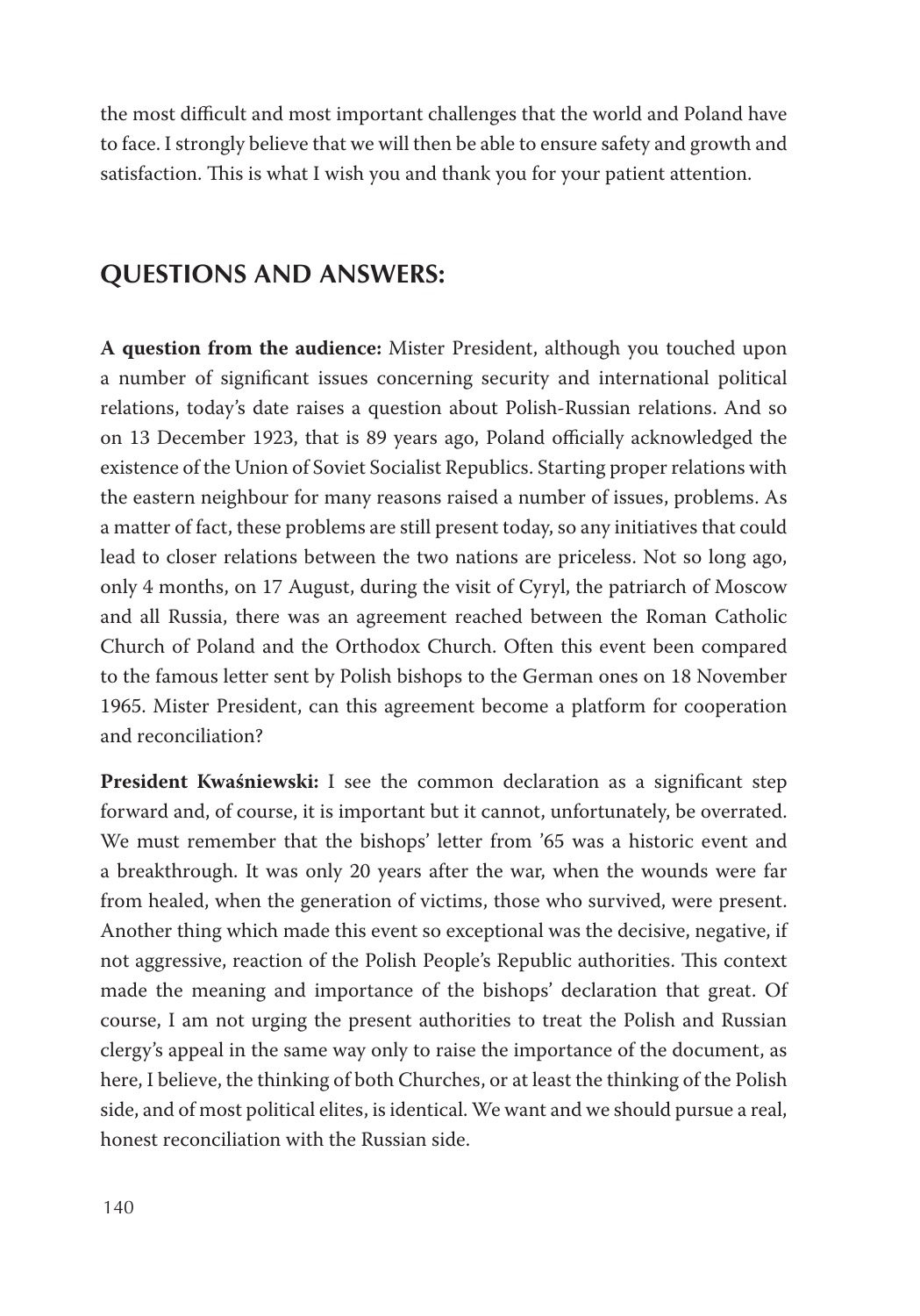The reconciliation is needed and this is indisputable. But the reconciliation must be based on truth, even assuming that we perceive the truth a bit differently, that is we respect the fact that regarding certain historical events we retain our interpretation and the Russian side retains theirs. There cannot be, however, any dispute as to facts! There can be no doubt that the Ribbentrop-Molotov pact took place, there can be no dispute about the Katyn massacre, about the fact that it happened, and who did it, there can be no dispute about sending people to Siberia and so on. It seems to me that today the problem is the Russian side's reaction – that is their readiness to conduct such a vivisection. This does not concern only relations with Poland. Judging by what is happening in Russia, it seems that there is still no readiness – of course I am not talking about everyone, because there are groups such as the Memorial society, there are intellectuals, film directors who approach seriously the problem of reckoning with the past – there is no mood for such reckoning. We must not forget that the crimes in Stalin's times were chiefly committed on the USSR's citizens, who made up the largest number of victims. There is still no such readiness.

For some time we could even observe different moods – both Putin and Medvedev spoke differently about these issues. The latter seemed almost ready to initiate a process of reflection or reckoning. But the political configuration has changed again and the subject matter seems postponed for some time.

Nonetheless, reconciliation is needed and any effort in this direction should be welcomed with respect, as I welcome the common declaration of both Churches. I welcome the activities of another kind with similar respect, namely that of the Commission for difficult issues in Polish-Russian relations. What I miss, however, is similar contact on the top political levels which would change the situation through important declarations and gestures. There have been no such relations between prime ministers, practically since the Smolensk plane crash, the presidents are rarely in touch as well. Of course this state of events is influenced by the crash itself and the debate around it taking place in Poland. What is incomprehensible for me is the behaviour of the Russian side, which seems unable to hand over the plane wreck. In my opinion this is inexplicable. In short, we are in a situation in which Polish-Russian relations are far more complicated that European-Russian ones. If I were to accuse European-Russian relations of anything the accusations would be very precise. First of all, there is no common European policy, which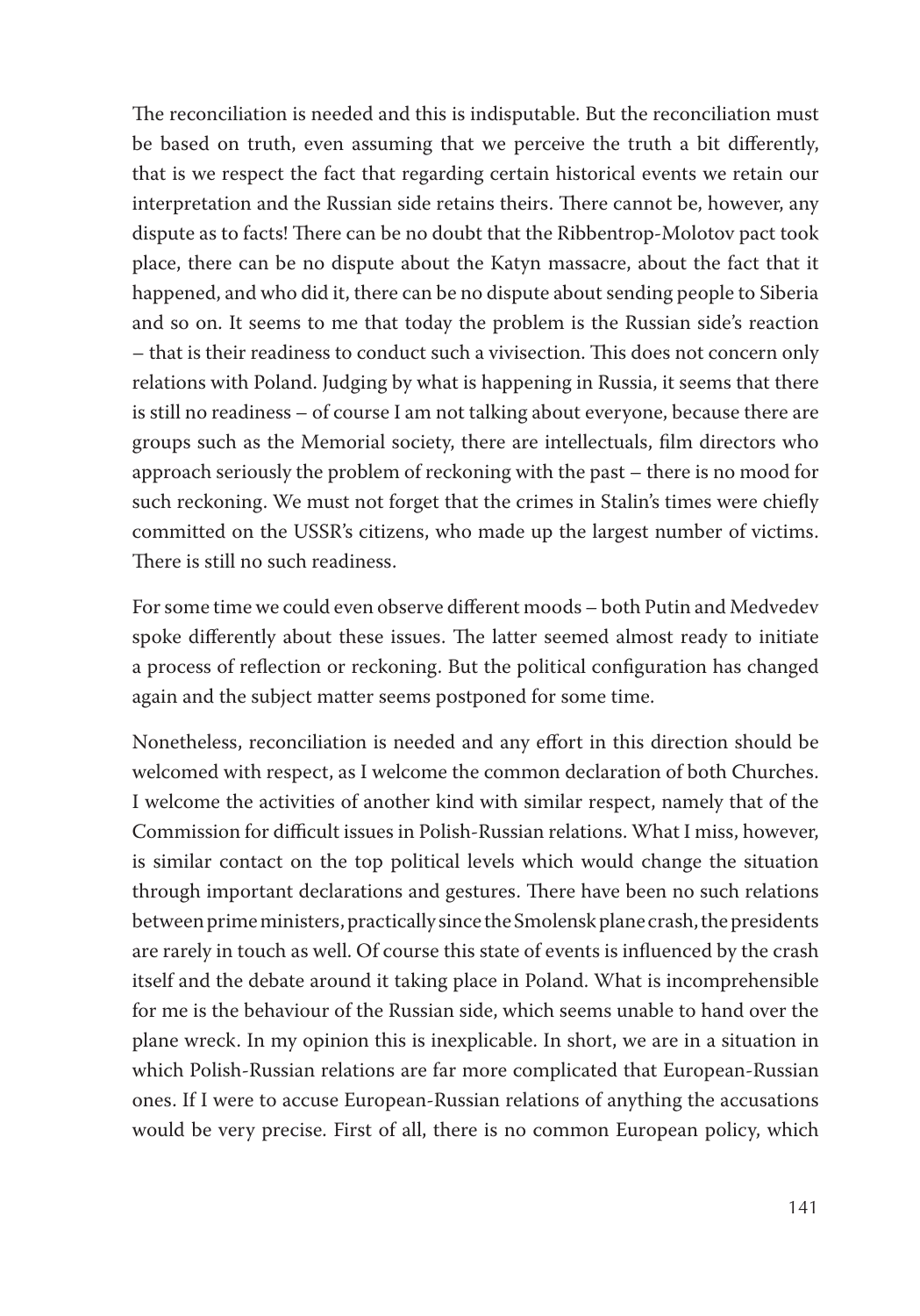allows Russia to play her music on various instruments. I have always said that Russia has 27 plus one policies towards Europe. Those 27 are bilateral policies, privileged with some countries, like with Germany, or passive with others, like with Poland. This extra one is the policy towards Brussels, that is towards the European Commission, and they are not so concerned with it. As a matter of fact, Russians still believe that the EU will not survive because if the USSR failed, how can the EU succeed? There is logic behind it but in my opinion, of course, it is faulty…

We need a common policy towards Russia and we absolutely need a common energy policy because the lack of a common European energy policy results in actions which are very difficult for some European countries. North Stream, which became a kind of gas bypass going around Belarus, Ukraine and Poland, is a problem, but not so long ago the construction of South Stream was initiated, which again goes around Ukraine! In short, deciding on various projects out of context we make the Russian side's dominance practically indisputable. This lack of common policy weakens us, but whatever can be done towards reconciliation must be done.

**Prof. Pawłowski:** You have already partially referred to the question which I would like to raise, but which is strongly connected with some of your very difficult but also unprecedented decisions about using our armed forces abroad, Mr President. I mean, of course, Iraq and Afghanistan. At that time, when the decision about our soldiers' participation in Afghanistan was taken, you said, Mr President, publicly justifying your decision, that (this is not a direct quote) Poland's security was connected with this particular region. With the benefit of hindsight, how would you refer to this question, Mr President?

**President Kwaśniewski:** To be honest, I don't know if Afghanistan isn't a more difficult issue than Russia. Let me go back to the decision which we took at that time. We took the decision based on a few premises. The first one was, of course, the terrorist threat, which was real and we saw it with our own eyes, not only in New York or Washington, but also in Madrid, on Bali, in London and so on. This is why eliminating places which are, if you will, the source of terrorism, or the main bases for terrorism, made sense. Afghanistan is a place very which is dangerous for everyone, not only due to the high concentration of terrorists and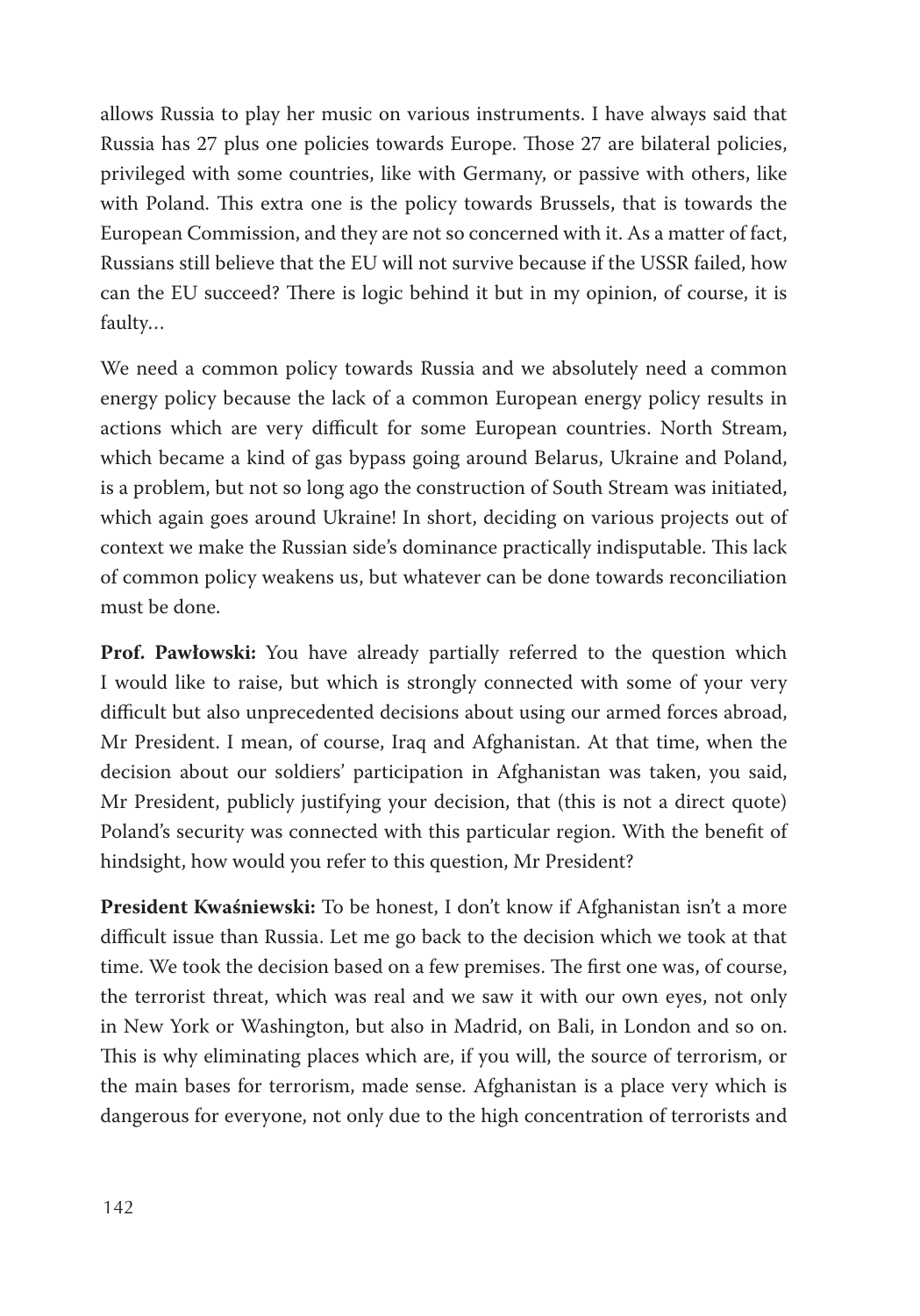their training facilities there, but also because of the cash flow connected with drug dealing. This is why the decision was justified.

The second justification is as follows – Poland is part of the western world, and since her access to two major organisations, that is NATO and the EU, we are officially part of this world. Consequently, if this world, as a result of its analysis, knowledge or information, takes such decisions, then Poland should be part of this process, as in this way, firstly, we mark our presence, secondly we show our political significance, and thirdly, we show that we understand what the policy of solidarity is all about. Poland in particular should care about the realisation of the rule of solidarity because we cannot say that for us "solidarity" means only the Polish "Solidarity" of 1980, but any other, mundane, practical solidarity is of no interest to us.

Thirdly, and this is the last premise, I believed that the potential of the Polish Armed Forces allowed us to take such actions efficiently and in accordance with the aim of these international missions, and so it happened. Both Iraq and Afghanistan, if we set aside the whole propaganda, so to speak, are countries which as a result of the last decade's military interventions, of course, did not solve all their problems, did not become the land of milk and honey but surely became safer places, more controlled and predictable, with some perspective for development. Afghanistan has its government now. There is a will to withdraw the coalition troops in the nearest future. There are great economic programmes and investments which are to help the Afghan economy. All that must be obviously treated as a plus. But we must remember that we are dealing with Afghan mentality. We are dealing with a social structure which is tribal, and that is the cause of serious conflicts between these tribes. We won't change it in a couple of years, it needs a generation. I participated in a few international discussion panels on economic help for Afghanistan, and the biggest problem which occurs there is what to do to ensure the help gets where it should and not to the pockets of various, if you will, local leaders who would all too eagerly misuse the money and leave it in their pockets. But these are problems which we won't solve regardless of the best efforts, neither military or political.

I assess that our involvement both in Afghanistan and Iraq made sense and that owing to this involvement our political position rose and that the Polish Armed Forces handled these two very difficult missions. On the other hand, the biggest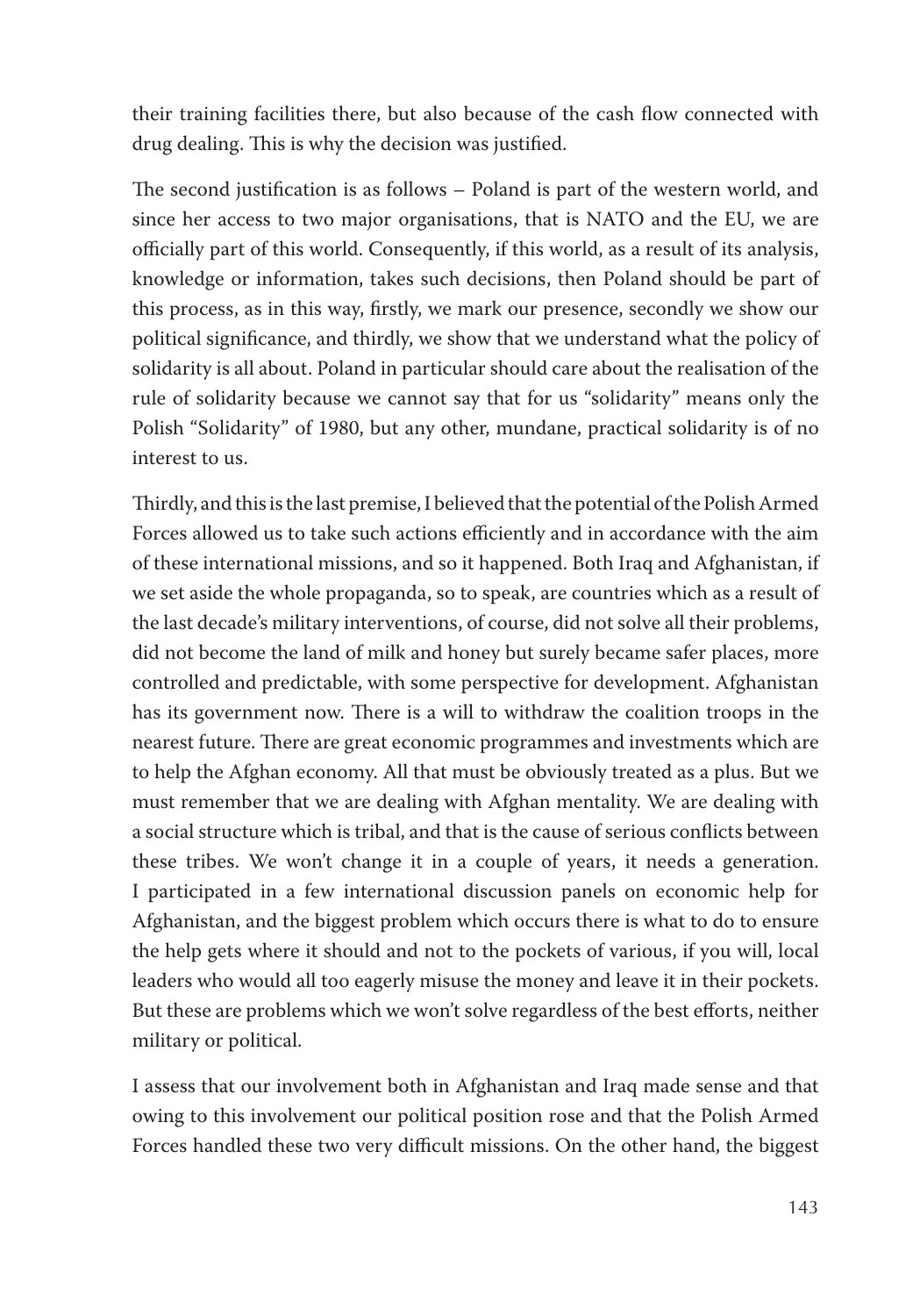question of the modern world and that of the western world is not how to win the war, as the military potential is sufficient to win most, if not all, wars, but how to secure peace? That is what needs doing once we have concluded those military actions so that the processes taking place there would hold water, make sense.

But listen, we don't have to talk only about Iraq or Afghanistan. If you are looking at what is happening in Egypt, if there was a social explosion which wiped out Mubarak's regime, if this regime passed and choices were made, by the will of the people there is a new president, if it turns out that a few months after the elections we are practically experiencing a déjŕ vu, that is we again have demonstrations in the street and again more casualties, then this shows how complicated a process this is! It is all the more reason to appreciate the transformation process in Poland. If you look at what we went through on 13 December 1981, in 1989 and so on, only then do we see how meaningful this peaceful, dialogue-oriented and persuasive democracy is, and why it mustn't be destroyed, why all those who are trying to destabilise it are dangerous. I think you know who I'm talking about…

**Prof. Pawłowski:** A recently famous author of many a comment, chief American intelligence officer, George Friedman talks about Poland and security, taking under consideration the change or reorientation of American foreign policy mainly on Asia and the Pacific. How do you, Mr President, find these comments by Friedman and those, who raise those security issues?

**President Kwaśniewski:** I don't agree with him. I don't know if all of you are familiar with his views, but I believe those views to be outright dangerous. Why? Friedman speaks more or less like this: Americans are shifting their priorities and interests from the Atlantic to the Pacific. This is no revelation and is obviously true, and not easy to dispute with. It would be strange if Americans, seeing the rising role of China, seeing the rising role of Asia, didn't decide to treat this region more seriously. However, it is important, and it the EU's standpoint, that we do not relieve Americans of shared responsibility for security and for the entire Euro-Atlantic sphere as it is in their interest too. It is very important to talk about at the present time. This is not only the question of the fact that Mr Obama was raised, so to speak, away from Europe, as he grew up in Hawaii, in Indonesia, so his sensitivity to the European part is not so great. But please remember that the US social structure is changing. After all, in the recent years there has been an inflow of several dozen million immigrants from Latin America and today the US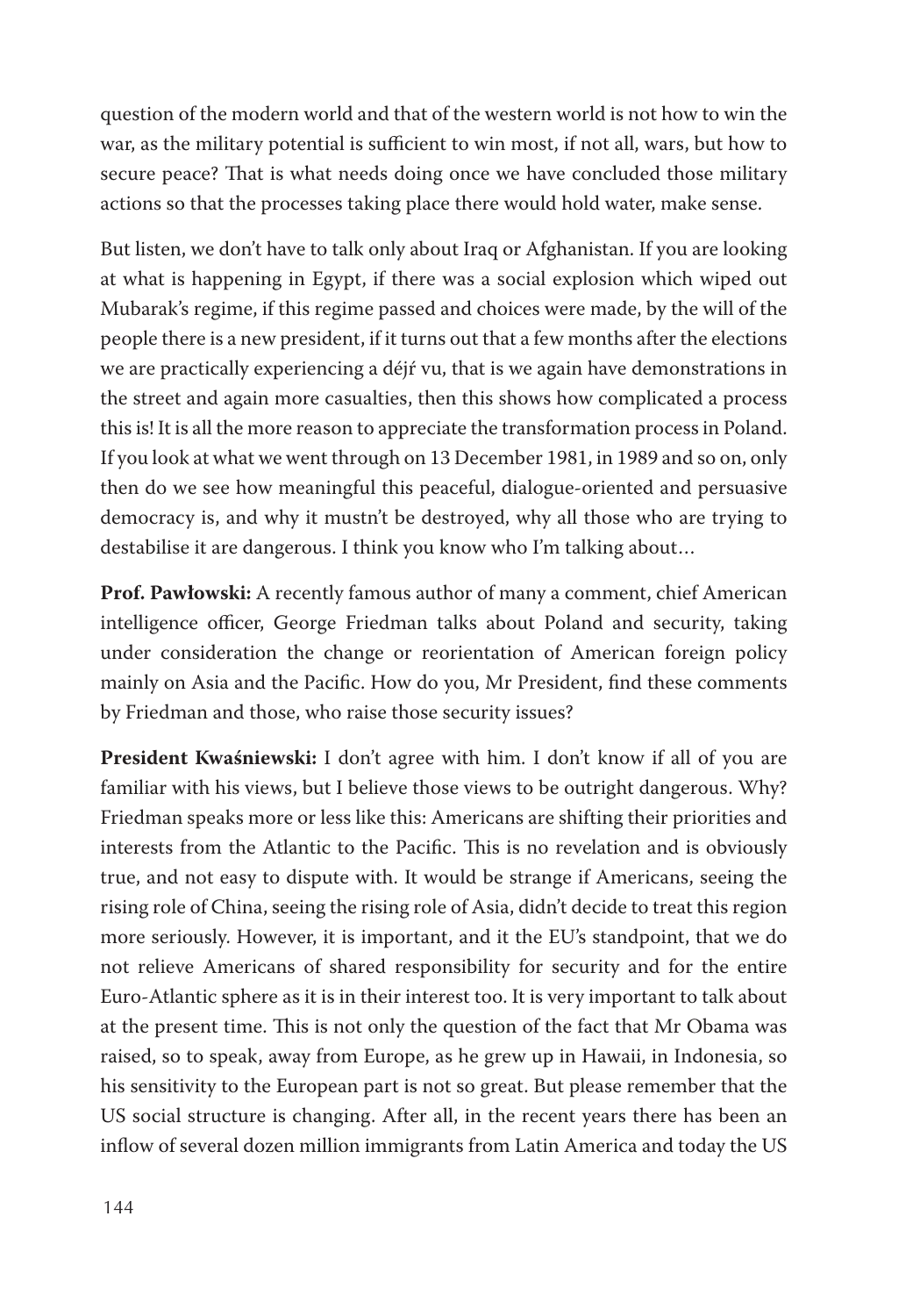are far more sensitive to the problems of Mexico, Cuba or Colombia rather than to European problems. Our migration practically finished with the end of World War II. Today, someone who wants to talk of some significant role of the German or Dutch community, or Polish for that matter, in the USA, is talking nonsense. Of course, they are there, they have melted in, assimilated in 100%, but this European group in America is growing less influential. However, if the American structure has changed, if it is more Asia- Latin America-oriented, then we should all the more strengthen the Euro-Atlantic ties. From this viewpoint Friedman's conceptions are, in my opinion, risky, because telling Europeans or Poles to relieve Americans of responsibility for what is happening in their region (of course I am simplifying it a little) and to take responsibility for countering any eastern threats is, in my opinion, both an infeasible and risky thesis. I believe that we should be the country which decidedly underlines the role of the United States, of course remembering about our own armed forces, our own security, but accepting the fact that NATO and the US are the main guarantee of security in this region and that it is their main responsibility. And they can't be in any way relieved of this duty, because otherwise they will be asking for trouble, which they have already experienced (as in Yugoslavia), and which they resolved mainly owing to their own efforts, since the Yugoslavian conflict would remain unresolved without Clinton's and the USA's active participation. Friedman is convincing us to accept things which are unreal, as they would cost too much, but would also have no political justification. I believe that, for instance, extending NATO in East-Central Europe is a better guarantee of security than some radical doctrinal changes and attempts at replacing NATO with some other ways of ensuring safety.

**A question from the audience:** A question from a representative of the postgraduate studies, almost a doctor, Ms. Witecka.

**Magdalena Witecka:** In your speech you spoke of the role of the information revolution in the shaping of socio-economic processes. Hence the question: in your opinion, can this space be used as a tool for the realisation of Poland's interests, and if yes, to what extent?

**President Kwaśniewski:** Are you writing about this? I would like you to try and answer this question yourself, as I will refer to it quite generally: cyberspace is becoming part of reality, which means that nowadays one can't say it is of no interest or doesn't concern us. It does concern us. However, I do not feel in any way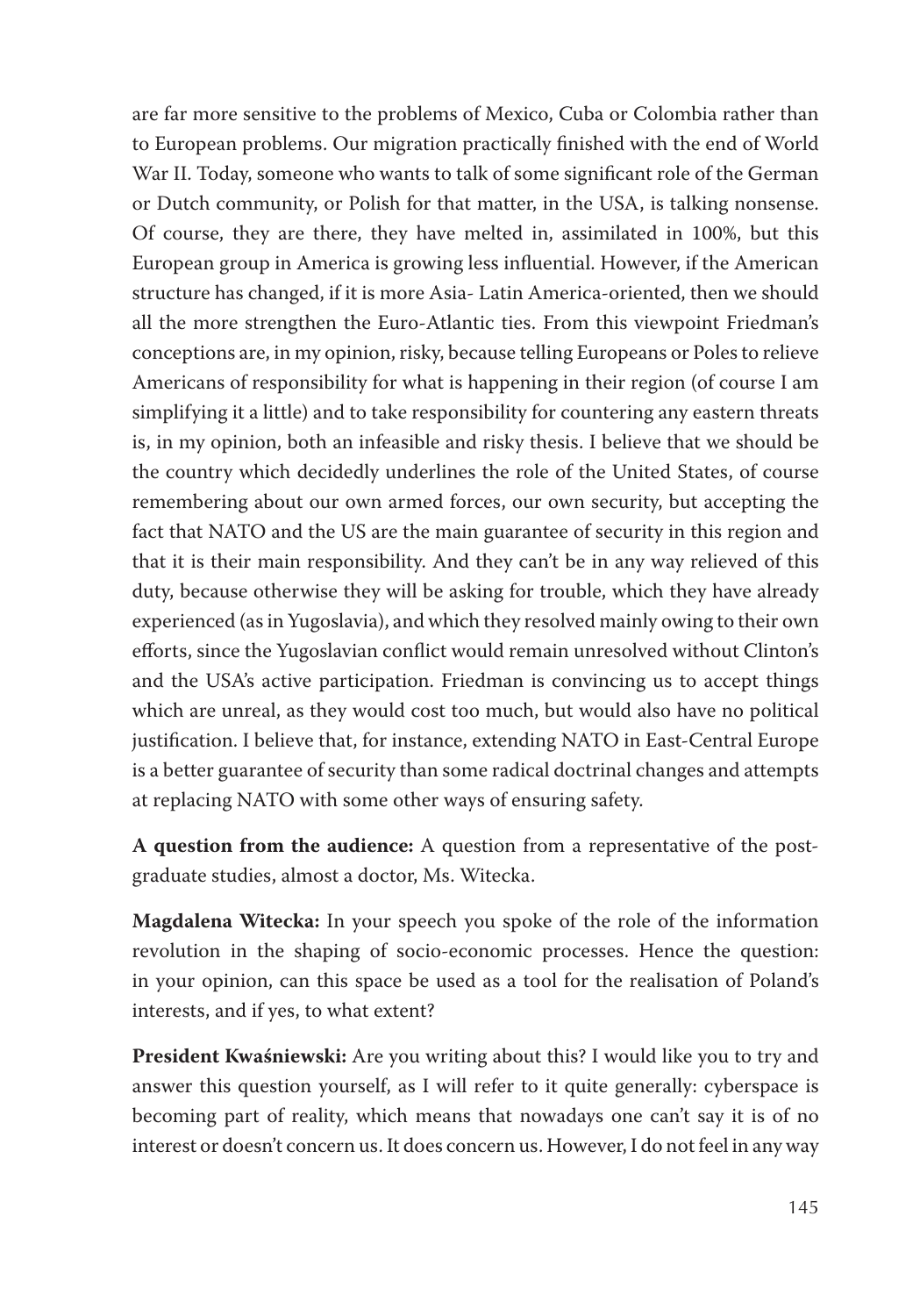competent enough to say what could be the most efficient means of protection, how to counter or define such exact threats. I have, of course, attended a few international conferences, where this issue was discussed, but my impression after these conferences is that practically nobody is a 100% or even 50% ready for this new phenomenon. We are walking in the darkness and should thank fate that so far there has been no hacker or other formidable power, which would take advantage of this lack of concepts or instruments. I am convinced that, securitywise, the questions of cyberspace, data protection, protection of all those networks will be one of the most significant issues in the future. I would love to listen to you if you have some output in this field and you would like to offer us something. Tell us. Everyone will learn from this. If you think that the generals in the front row already know…

**Magdalena Witecka:** I don't know if we have enough time for this…

**President Kwaśniewski:** No, no, no! Why don't you let your former official superior for ten years use up some of your time… I insist, say at least a few words, this is a very interesting topic.

**Magdalena Witecka:** I can, of course, talk about this for a very long time, but I think we could say something about e.g. the possibility of using social media. We can talk about informational operations, about information warfare. And here's the question: what is Poland's role? How should we use the potential offered by cyberspace, not only in terms of protection from threats, but also to project an image or to carry out our interests.

**President Kwaśniewski:** Could you tell me when you are going to finish your doctoral thesis?

**Magdalena Witecka:** Soon, I hope.

**President Kwaśniewski:** General Koziej, we have human resources. I see your future in cyberspace, Ms. Witecka, it looks good.

**Magdalena Witecka:** Thank you very much.

**Michał Podubiuk, a third-year student of European Studies:** Mr President, in your speech you touched upon the question of demography, both in Poland and in Europe. I would like to ask if the events from France or Germany shouldn't be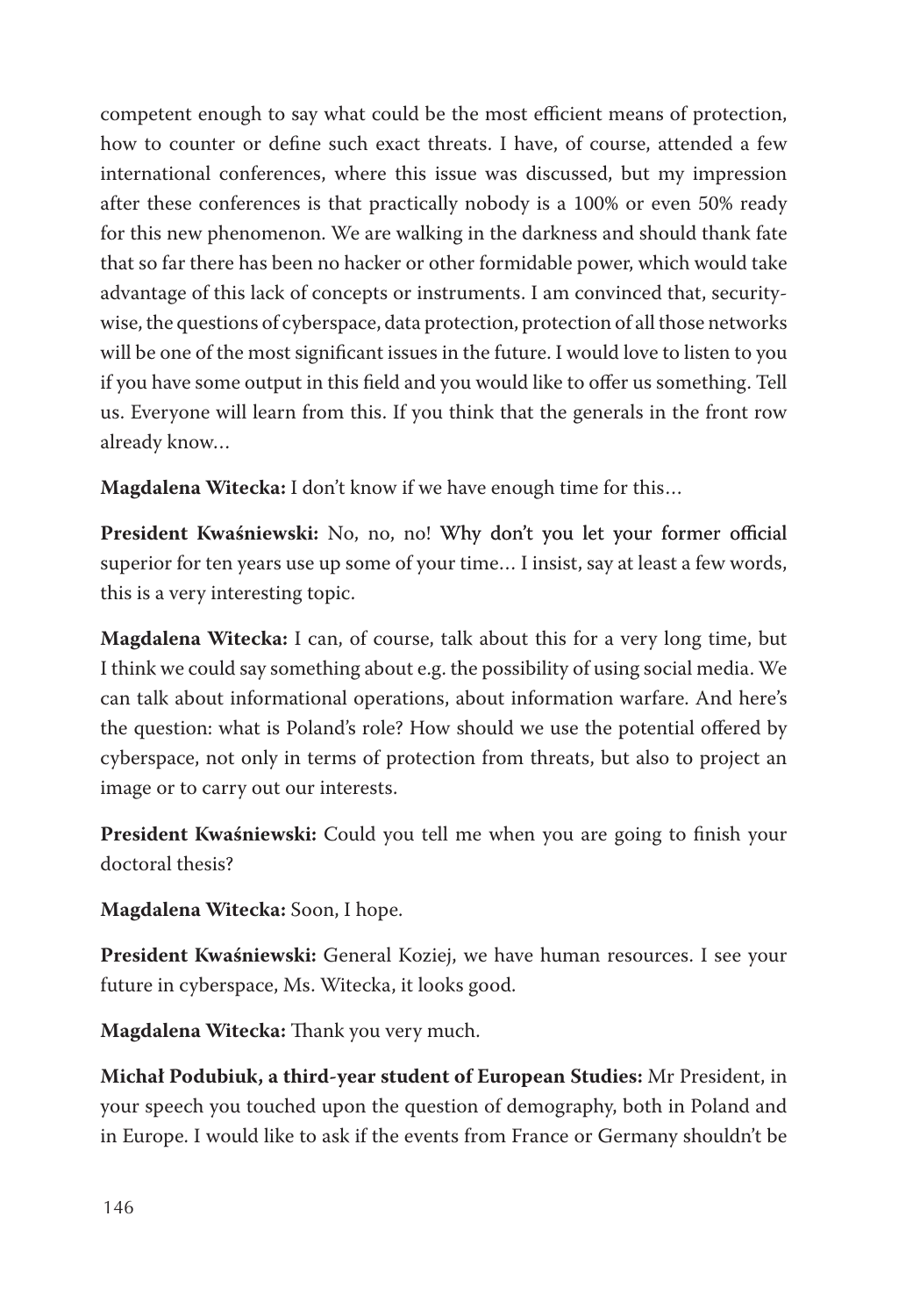a lesson for us, to be careful with immigrants and the expansiveness of Islamic culture.

**President Kwaśniewski:** An important question. My first remark is as follows – and please don't get angry with me – demographic problems can be resolved with domestic forces, and you are part of those forces. All you have to do is set up a family, have children and bring them up. I don't think I have to get into details here, you know the rest of it. I am not against pro-family policies although as someone has rightly said, if a family decides to have offspring only because of the state financial aid, then they shouldn't do it because they can't be good parents. But, of course, all forms of supporting families are absolutely indispensable. What is more important in the state pro-family policy is to assure women - and I'm thinking about ladies such as the ones sitting here – that maternity will not be a problem in their professional career. This is because now the biggest problem for women who are well-educated graduates, and there are more female graduates now in Poland than male, is that they have to withdraw for a year or two, which results in the fact that in the on-going race in various corporations or workplaces, those women don't stand a chance. This is the essence of what Scandinavians quite quickly understood and skilfully dealt with – there should be a full guarantee that maternity is treated as something desirable, needed and not devastating for the professional career. Now, as to migration, the examples of both France and Germany call for analysis. Of course, it is a very complex issue. How far should we assimilate, how far should we respect and let the immigrants keep their identity? These are very delicate issues and the two examples that you brought up, those of the French and Germans, are worth analysing. Anyway, I believe that the sooner we – be it the Polish government or even the presidential level – start dealing with this problem, the better. This is because I think it is inevitable. It is already happening. Over 2 million Poles left in 2004 and are working in the West, mainly in Great Britain. And that's good, they found jobs there, they're sending money to Poland, and these are pretty big sums, they are investing in Poland. But someone came to fill in the vacated posts. We have a few hundred thousand Ukrainians working every day in Poland. If the demographic processes look the way they are looking now, we will need not 600 thousand, but a million, two million or even more. Of course, our policy should consist in opening borders most of all for our neighbours who do not have great language, cultural or religious barriers – this is all happening in a circle which is, so to speak, well-known and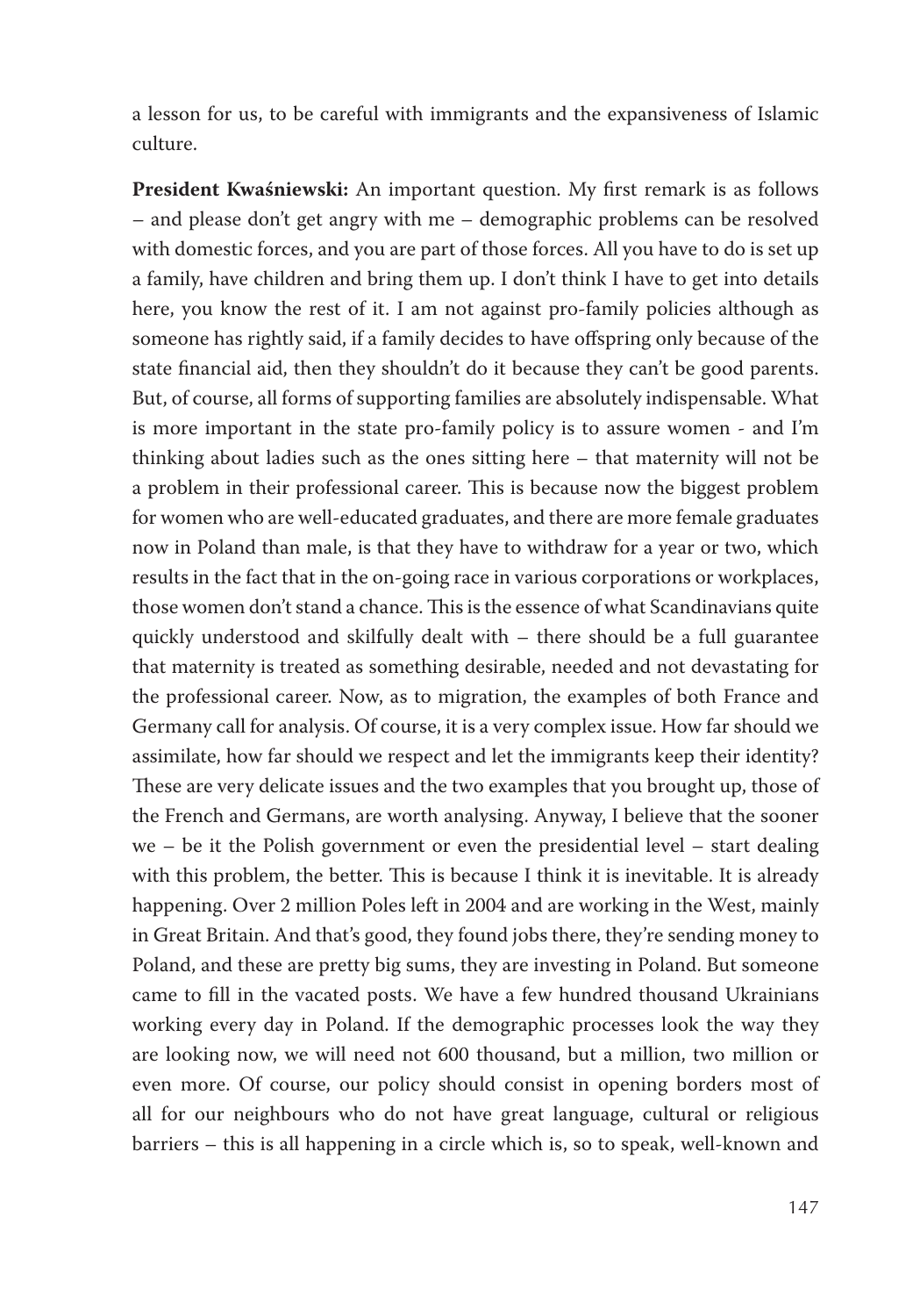domesticated. It might be that in some time this number of immigrants will be increased by newcomers from India or African countries, I don't know, this is just my prognosis. But we, with our ageing society, low birth rate, are unable to stop this wave. We will simply need it, especially if we continue to experience the drain – which fortunately isn't that big now – of the Polish workforce to the West. It is in my opinion a foregone conclusion. Of course, using the foreign experience, this policy has to be implemented in a smarter and better way. For example, one rule that should be set up is that all newcomers would have to learn Polish. This is a very complicated matter but, as I have said, inevitable. In my opinion, there is not a single European country, maybe except for some Balkan countries, such as Macedonia or Kosovo, where there is a very fertile, so to speak, Muslim community, there is not a single European country that could close its borders for immigrants, because it simply wouldn't survive such a closure, economically. We have to face the truth.

**Marcel Paprocki, first-year student of National Security:** What were the consequences of the 11 September terrorist attack for international and Polish security?

**President Kwaśniewski:** Immense. Firstly, because it was a shock and nobody expected it. Most of all, nobody expected an attack on objects in the USA, which seemed to be the best prepared to ensure its own security, and that the attack would be conducted from the territory of the USA. Let me tell you a story. Already towards the end of my term in 2005, I was invited as the first foreign president to Colorado. There is this mountain, Cheyenne Mountain, which was supposed to be the command HQ in case of a nuclear war. Something incredible, there is actually enough room for a couple of thousand men, an entire command centre, gates a few metres high with pressure-sensing closing mechanisms. They showed to me – and it was 2005 - what it looked like before and after 11 September. Why did they pay so much attention to that date? Well, because this Cheyenne Mountain had already been working as a control centre for the US and Canadian airspace, and until the events of 2001 they had been controlling only the airspace outside US borders, because they hadn't expected the attack to be conducted from America. So it was a shock, it completely changed their thinking. At that time it was also a vital question for us: to what extent are we vulnerable to such an attack. We also came to very important conclusions. The first one was a need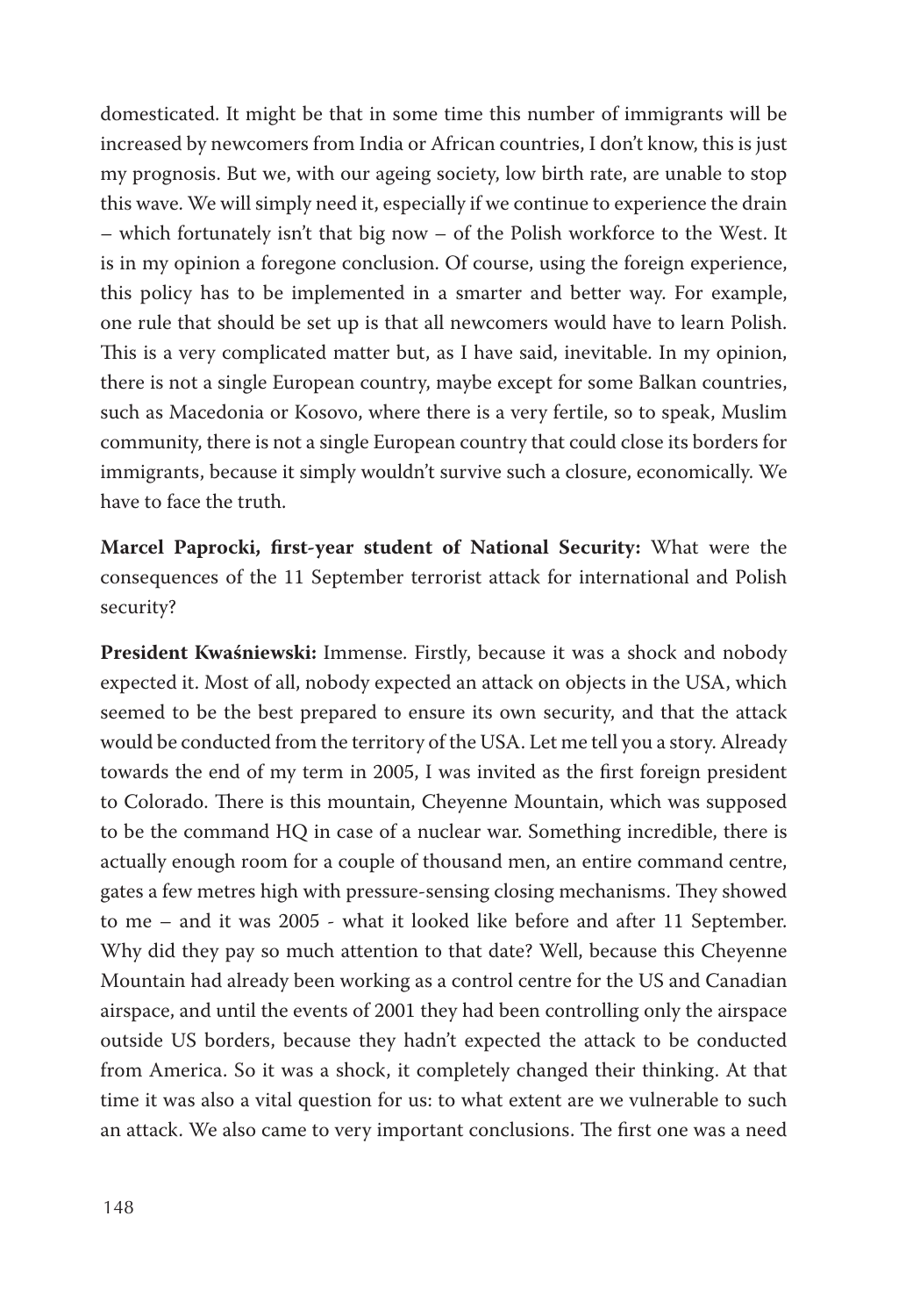for international cooperation. This is because terrorism has global character, and if it has global a character, then it requires global cooperation. No single country, even as large as the USA, can handle it alone. Hence the cooperation of intelligence agencies, appropriate services and military cooperation – they have a fundamental meaning and results. In terms of the civil sphere it was best seen in the USA. There was a huge debate on the topic. Because of the events of the World Trade Center, the discussion about how much freedom and how much security a citizen should have came back. This is why the dilemma between security and freedom is so big and evident. Because if it is security, then it means agreement for citizens to be more often tapped, surveillance of various groups and a much deeper information transfer etc. If freedom is our priority, then we lose robust security apparatuses. Bush solved this dilemma by moving towards increased security. Currently, Obama and his administration are shifting towards increased freedom thus resigning from some elements introduced by Bush. In other countries, including Poland, there is a need for compromise. There have to be found as many apparatuses guaranteeing security as needed. If you travel by plane then you know what procedures you go through. You have to agree that this is what it's going to be like. And it could be worse judging by what we have heard recently in Poland. After the idea to attack the Parliament, we could expect access to public buildings to be more restricted or the entry such buildings to involve some control. There is no shortage of madmen or some organized groups, and the atmosphere around the economic crisis and the growing social frustration favours certain situations. We aren't living in a period of prevailing happiness, where everyone can be convinced by the message of love alone. We are living in times when love is spoken of, but hatred grows. And that is the problem.

**Rector-Commandant Pacek:** Mr President, I would like to report that our university has 9 thousand civilian students, who seem to be very active today, but we also have over 2 thousand military students and course participants who, ranging from majors to generals, take part in the educational process. Therefore, Mr President, please allow one such student who doesn't look like a typical student, yet participates in a generals' course, Colonel Malec, to ask the last question.

**Col. Malec:** In my question on the one hand I would like to refer to the thesis that you mentioned, Mr President, the one about the declining image of NATO, and on the other hand to the notion raised by Prof. Pawłowski – the shift in the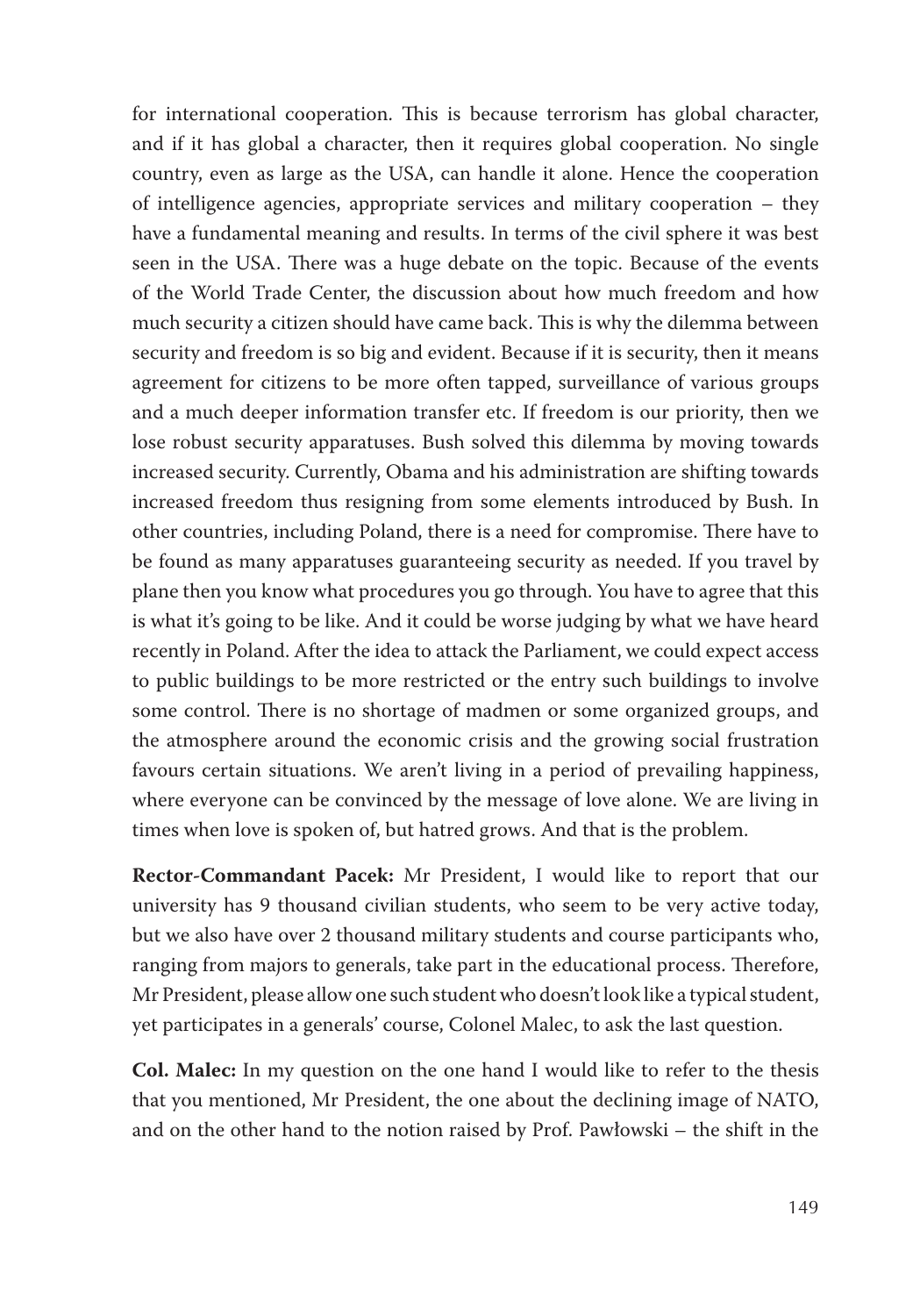USA's interest from Europe to Asia and the Pacific. Will it significantly influence NATO as such, its cohesion and its credibility? Shouldn't it be a stimulus for consolidating cooperation between European countries within the framework of common security and defence policy?

**President Kwaśniewski:** Yes, of course, there is that risk. I can go back to the reasoning behind it. One of the most important centres which is competitive for the USA is emerging in Asia – China and its surroundings. This is a fact and we cannot change it. If I were the president of the USA, I would say myself that this is a priority. On the other hand, it is Europe and NATO, which through shared values and history with the USA remain their true ally, and Americans have to understand it. NATO can't be neglected and declared an institution which has fulfilled its task, because it protected the West from communism and the USSR for a number of years. It is important that the American policy retains the balance. The reason why both internal debates in the USA and talks with us are so significant is that Americans don't stop seeing this, all the more given the fact that the structure of the American society is growing less and less European. Our European conviction that they are our "younger brothers" and will forever remain so, European, has to be put aside, as today America grew much more Latin American and may well soon become something Latin, Asian, European, American or something even less easy to identify and name. Europe on the other hand should play an active part in this policy and it hasn't been going so well. Why is that? Well, first of all Europe has her own problems. Each subsequent month or year Europe spends focusing on herself weakens our external position, also towards the USA.

The US president has problems talking to Europe because every time he asks a question the answer is that we can't do it because we have to fight back the economic crisis, we can't do it because we have to wait until we do something else, or we can't do it because there is an election coming soon. Now in Europe – and this is my prognosis – there will be such a period of abeyance and looking for new solutions because this autumn there is an election in Germany, and until it is held there will be problems. Germany and Mrs Merkel won't be able to go far in their actions because they will be awaiting the election. And Germany, as we know, plays a significant role in Europe. Europe needs two things in relation to the USA. Firstly, a common policy towards the USA, just as it needs a common policy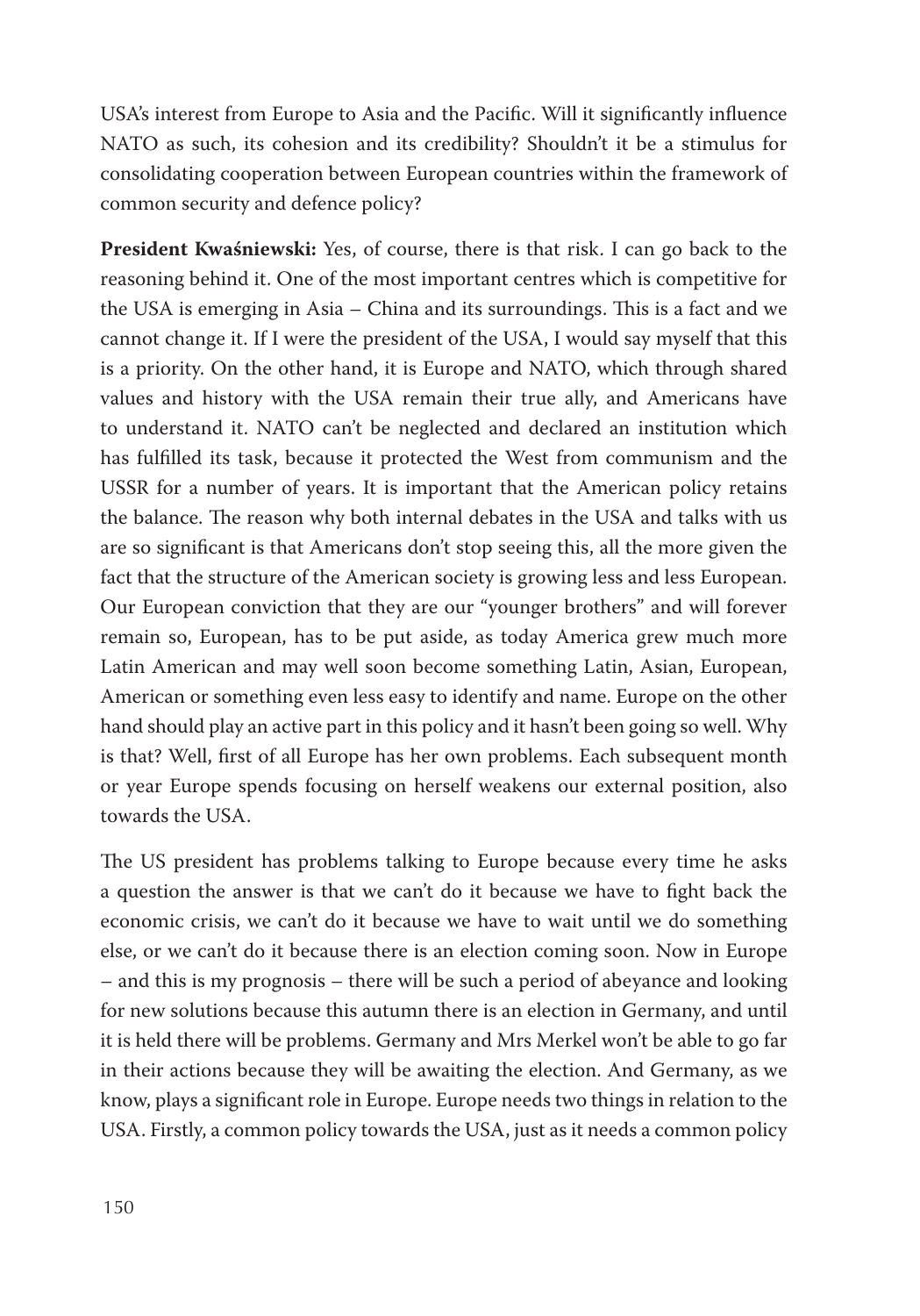towards Russia or China. It can't allow everyone to have their own little policies and let it work like that. So, Europe needs a common policy towards the USA and it should clearly state, if not today, in the period of economic trouble, then in the perspective, how it sees the European responsibility for security issues and how a common European security policy should look. In my opinion, especially in the face of the crisis, especially in the face of financial restrictions and in the face of the fact that there is less willingness to provide for the expenses connected with the armed forces in European countries, Europe should all the more care about NATO's cohesion, its presence and image. That's because we have nothing better to replace it with. We don't have any means, any possibilities or any big money to organise anything. Therefore, I believe that the concern for the consolidation of NATO and not allowing it to break, and breaking is exactly what this diminished American interest means, are the most important questions in the European policy, from Berlin to Lisbon or Warsaw. Otherwise we could really find ourselves in a kind of a security void, which would be calamitous.

**An NDU student:** Two years ago Angela Merkel distanced herself from multiculturalism. She said it failed completely. Half a year later, in his speech David Cameron said the same: multiculturalism failed as a concept, which was supposed to shape a strong, homogenous society. Mr President is going a little against the grain saying that multiculturalism is a necessity. I would like to make sure if you believe that multiculturalism should be a tool for forming society or maybe there is a need for deeper integration and the formation of homogenous societies.

**Presdient Kwaśniewski:** It seems to me that there has been a little exaggeration in the opinions about Merkel's and Cameron's speeches, that is that they are talking about homogenous societies, as such societies are possible neither in Germany nor in the UK. What does a homogenous society mean? Does it mean that out of 60 million British people they are sending back home 10, maybe 15 million? To what home if most of them were born in the UK. This is simply impossible. The same in Germany. Of course, I understand their conservative viewpoints, but in my opinion they are trying to turn the tide. This cannot be done because the openness of the contemporary world will favour multiculturalism and its economic and demographic needs will favour it all the more. There is a different question – what should be done so that multiculturalism would not mean the